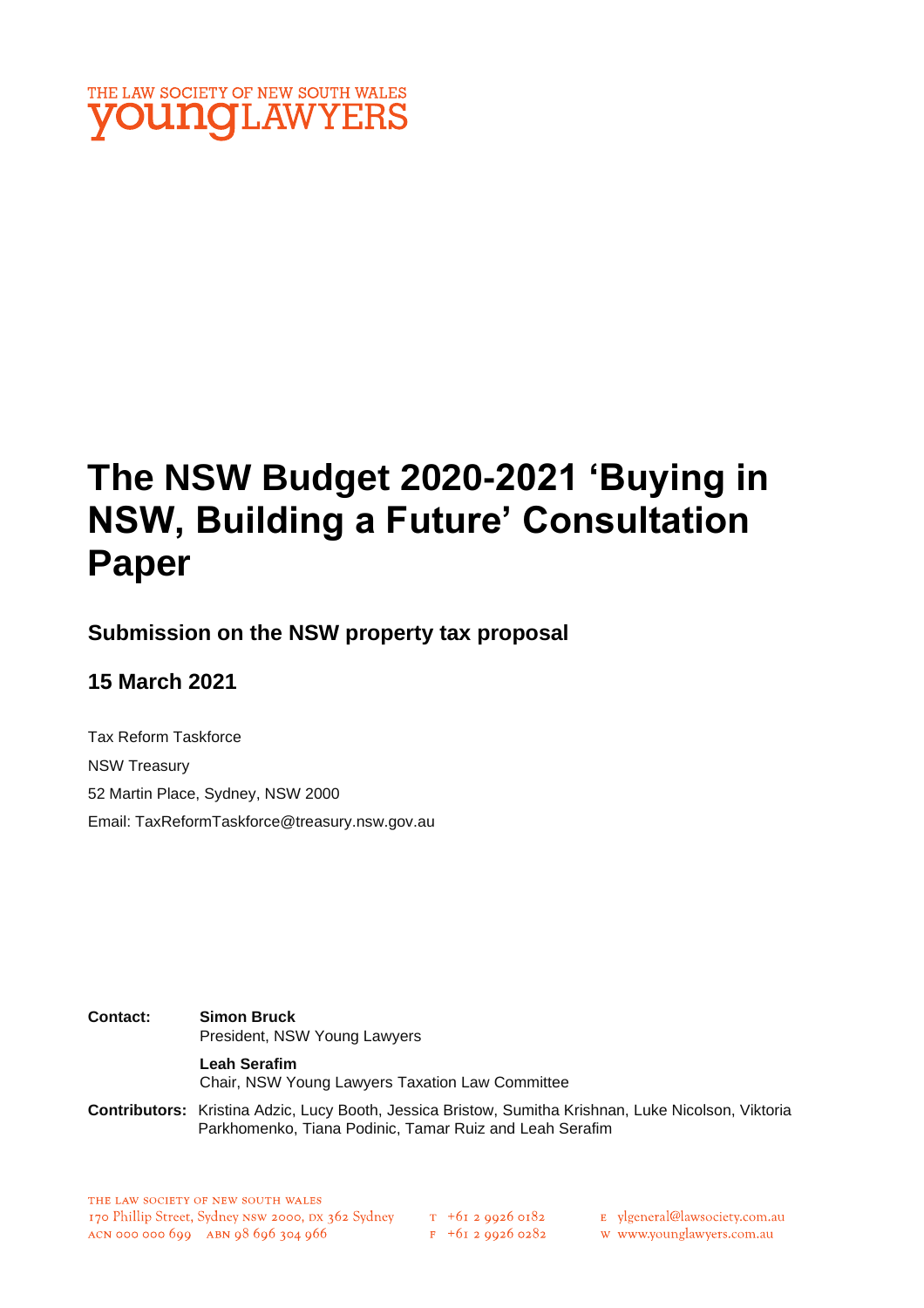The NSW Young Lawyers Taxation Law Committee (**Committee**) makes the following submission in response to the NSW Budget 2020-2021 'Buying in NSW, Building a Future' Consultation Paper (**Consultation Paper**) in relation to the proposed introduction of a new annual property tax.

# **NSW Young Lawyers**

NSW Young Lawyers is a division of The Law Society of New South Wales. NSW Young Lawyers supports practitioners in their professional and career development in numerous ways, including by encouraging active participation in its 16 separate committees, each dedicated to particular areas of practice. Membership is automatic for all NSW lawyers (solicitors and barristers) under 36 years and/or in their first five years of practice, as well as law students. NSW Young Lawyers currently has over 15,000 members.

The Committee is a representative body within NSW Young Lawyers comprising a diverse membership of are barristers, tax lawyers, non-tax lawyers, professionals from accounting firms, the ATO and other government agencies and law students. Those individuals have joined together to improve their own knowledge of taxation law and to foster increased understanding of this area in the profession. The Committee reviews and comments on legal developments across all federal and state taxation law developments.

# **Summary of Recommendations**

The Committee makes the following recommendations in respect of the NSW Treasury questions on the proposal to replace stamp duty and land tax with a new annual property tax:

- 1. **Question 1**: The Committee agrees that stamp duty is an inefficient tax however the Committee does not agree that the proposed annual property tax is a better solution.
- 2. **Question 2**: The Committee does not agree that the annual property tax should be introduced.

In the event the annual property tax was introduced, the Committee's position is that the tax should be levied on land value, otherwise referred to as "unimproved land value", rather than market value.

3. **Question 3**: The Committee does not consider that it would be attractive for purchasers to choose an annual property tax over the payment of a lump sum stamp duty on the purchase of a property.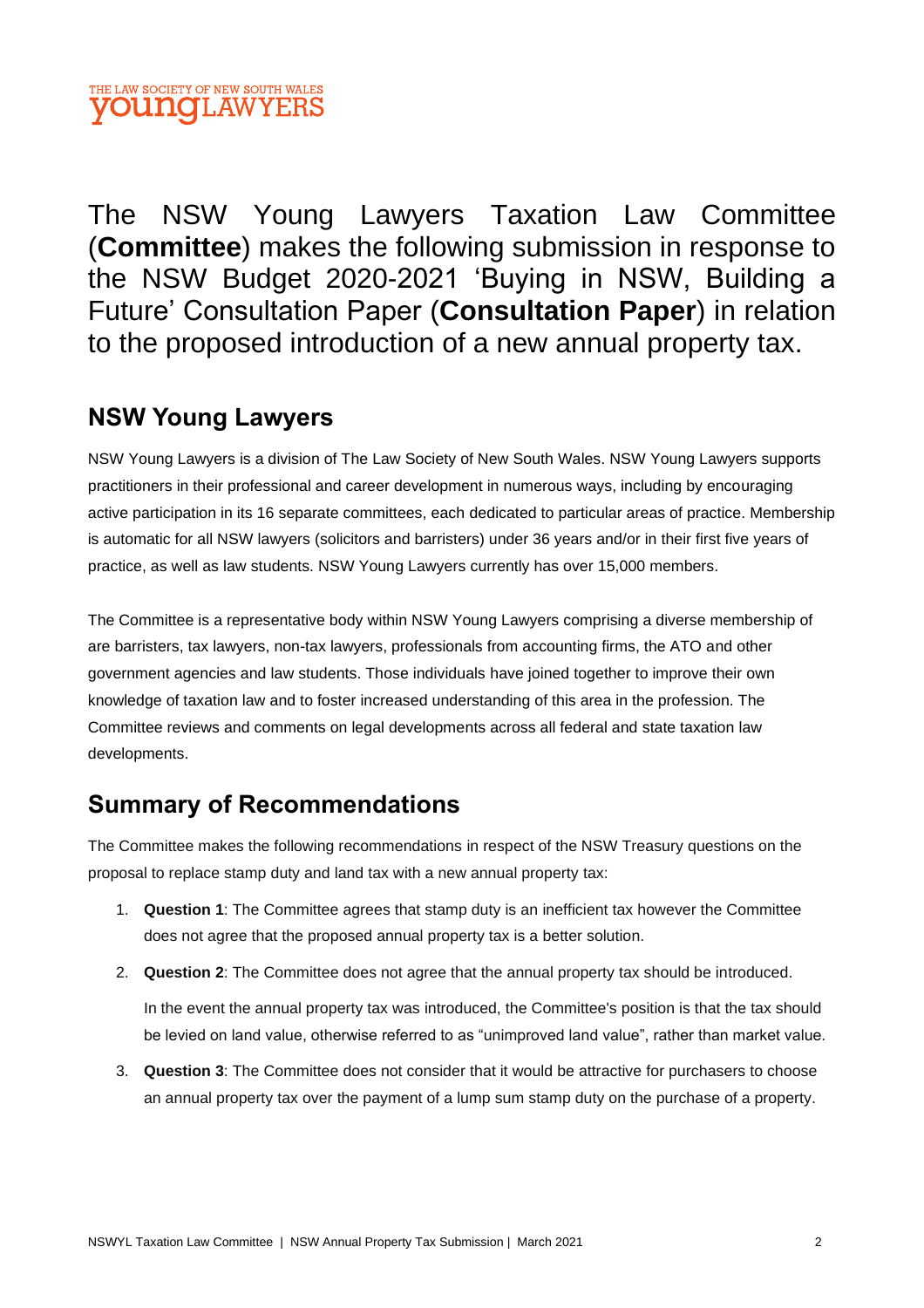The proposed measure creates ongoing tax costs for purchasers. The stamp duty regime, on the other hand, allows purchasers to budget accordingly upfront.

Further, the Committee does not support the implied broadening of the tax net, which would extend the annual property tax to properties currently excluded from the land tax.

4. **Question 4**: The Committee submits that there are difficulties associated with transitioning to a new tax.

If existing property owners were forced to transition to the proposed new system, the NSW Government should provide a full credit to all existing property owners to account for the stamp duty already paid to prevent double taxation before the owner has disposed of the property. This would result in costs to implement the measure, which do not appear to have been factored into the Consultation Paper.

5. **Question 5**: The Committee is unable to comment on whether home purchases would be delayed if purchasers could opt-in to the annual property tax.

However, if the annual property tax were to be introduced, the Committee does not recommend that a retrospective opt-in option should apply.

6. **Question 6**: The Committee does not agree that the annual property tax should be introduced.

Assuming the annual property tax is introduced, the Committee considers farmland (primary production land) properties should receive concessional treatment and residential owner-occupied property should not be subject to the annual property tax.

- 7. **Question 7**: The Committee is of the view that, as a practical matter, this tax reform is not worth its cost.
- 8. **Question 8**: The Committee does not recommend using price thresholds to exclude people buying the most expensive properties from being able to choose the property tax, as this would be distortionary.
- 9. **Question 9**: The Committee submits that no arrangements should be made for residential and commercial tenants. This is due to the fact that rental rates are determined by market forces and are subject to supply and demand.
- 10. **Question 10**: The Committee submits that the need for hardship relief in particular to residential owner occupied properties indicates that the annual property tax is not suitable. By contrast, a oneoff payment of stamp duty ensures the purchaser is aware of their upfront costs and can budget accordingly.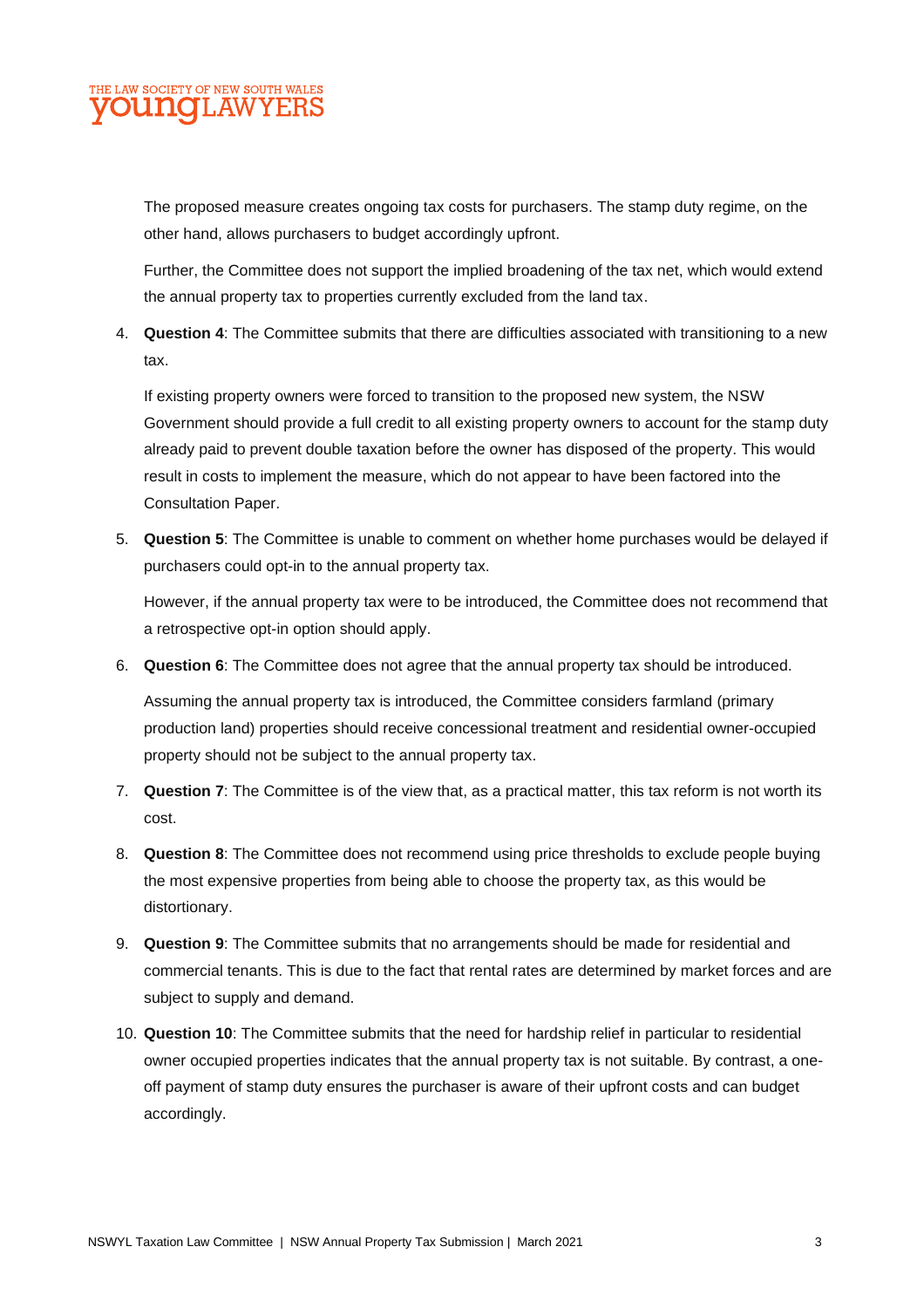

- 11. **Question 11**: The Committee disagrees with the introduction of the proposed property tax changes. The NSW Government can already address the affordability issue by reducing stamp duty rates.
- 12. **Question 12**: The Committee recommends consideration of reducing stamp duty and considering the GST. The Committee recommends consideration of stamp duty payment by instalments. Further recommendations have been included below in the section addressing Question 12.

# **Question 1 – Do you agree that stamp duty is out of date and is a handbrake on the economy?**

### **Stamp duty as an inefficient tax**

Stamp duties that are evidenced by a physical stamp affixed to a document are a relic of a bygone era. While traditionally stamp duties were seen as a fee to cover the cost of the paper, and stamping and filing documents that transferred an interest in land, they are perceived as a revenue driver for state and territory governments in Australia, which have relatively few bases upon which to levy taxation.

Stamp duty payable on the purchase of residential property at the median price in Sydney in November 2020 was about \$34,000.<sup>1</sup> As property prices have increased dramatically in NSW, particularly in large cities, there have been no significant changes to the rate of tax imposed or indexation of the thresholds at which they are triggered from 1986 to the present.<sup>2</sup> With median house prices increasing at a pace which far outstrips the pace of indexation of the duty threshold more and more homebuyers creep into the higher marginal rates of duty.

### **The undefined economic impacts of an annual property tax**

While stamp duty may be out of date and inefficient, the Committee does not agree that stamp duties can be characterised as a "handbrake" on the economy in the manner represented in the Consultation Paper. While, as the Consultation Paper highlights, the requirement to pay duty may slow down the process of saving for a deposit to purchase a home, the hidden and ongoing nature of an annual property tax has the potential to create issues in the future. An annual property tax may reduce the disposable income especially

<sup>1</sup> As at 30 November 2020, the median price for a residential property in Sydney was \$860,967:

[https://www.corelogic.com.au/sites/default/files/2020-12/201201%20CoreLogicHomeValueIndexDec20FINAL.pdf.](https://www.corelogic.com.au/sites/default/files/2020-12/201201%20CoreLogicHomeValueIndexDec20FINAL.pdf) The stamp duty payable on this amounts to \$34,080, assuming no exemptions or reduced rates apply.

<sup>2</sup> Other than relatively insignificant indexation of the duty thresholds contained in section 32 of the *Duties Act 1997*  (NSW), which occurred in 2019, the rate of duty and the thresholds in NSW have remained the same since 1986.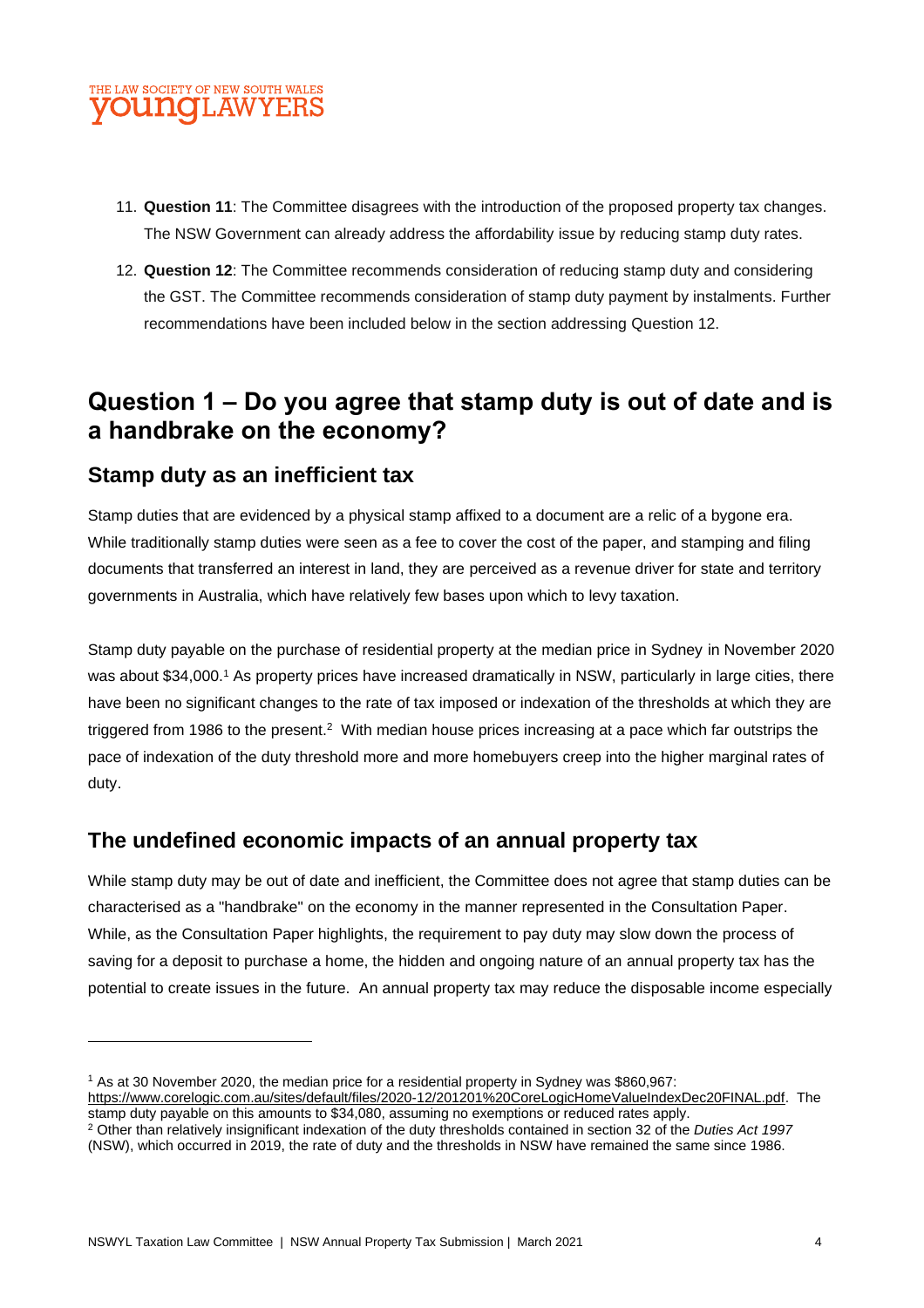of low income households throughout the course of home ownership (rather than just in the time spent saving for stamp duty leading up to purchasing property).

An annual property tax may have a disproportionately negative impact on low income groups such as retirees. Hypothetically, as the annual property tax becomes more prevalent, then more people will be required to pay the annual property tax after they cease to work and earn remuneration. In order to pay the tax on the property they already own, those individuals who have low or no income will need to fund the tax out of their superannuation or a government pension. While, as the Consultation Paper suggests, the imposition of the annual tax may make older individuals move out of larger homes to downsize and free up supply of these properties in the market, in the long transitional period, it is likely that individuals will remain in their existing properties, rather than choosing between paying stamp duty on a new purchase or the alternative of moving into a property on which annual taxes are applied during a period (i.e. retirement) when their income may be significantly reduced.

### **Improving efficiency of property ownership**

There are some reports that the impact of removing stamp duty from a similar reform in the ACT did not increase the efficient use of land. When the ACT, for example, removed stamp duty for those over 65, it was reported by one commentator that the exemption was utilised by people to buy larger homes, rather than smaller ones until a low value cap was imposed.<sup>3</sup> Dr Murray, a post-Doctoral Fellow at The University of Sydney, postulates that this is because "the distribution of home ownership is not driven by housing need, but primarily by wealth."

### **Addressing barriers to entry for home ownership**

Introducing alternative taxes to stamp duty will not necessarily have a positive impact on housing affordability.

Firstly, some first home buyers, at whom the policy of increasing homeownership is arguably targeted, are currently exempt from paying stamp duty under the first home buyers concessions offered by NSW.<sup>4</sup> While there is a suggestion that a grant will replace the exemptions, ultimately the imposition of the annual property

<sup>3</sup> Dr Cameron K. Murray, 'Bad economics of the stamp duty discourse', *Fresh Economic Thinking* (Blog Post, 13 November 2018) <https://www.fresheconomicthinking.com/2018/11/bad-economics-of-stamp-duty-discourse.html>. 4 In NSW first home buyers are currently exempt from duty where the purchase prices is less than \$650,000, and discounts on stamp duty apply for properties between \$650,000 and \$800,000.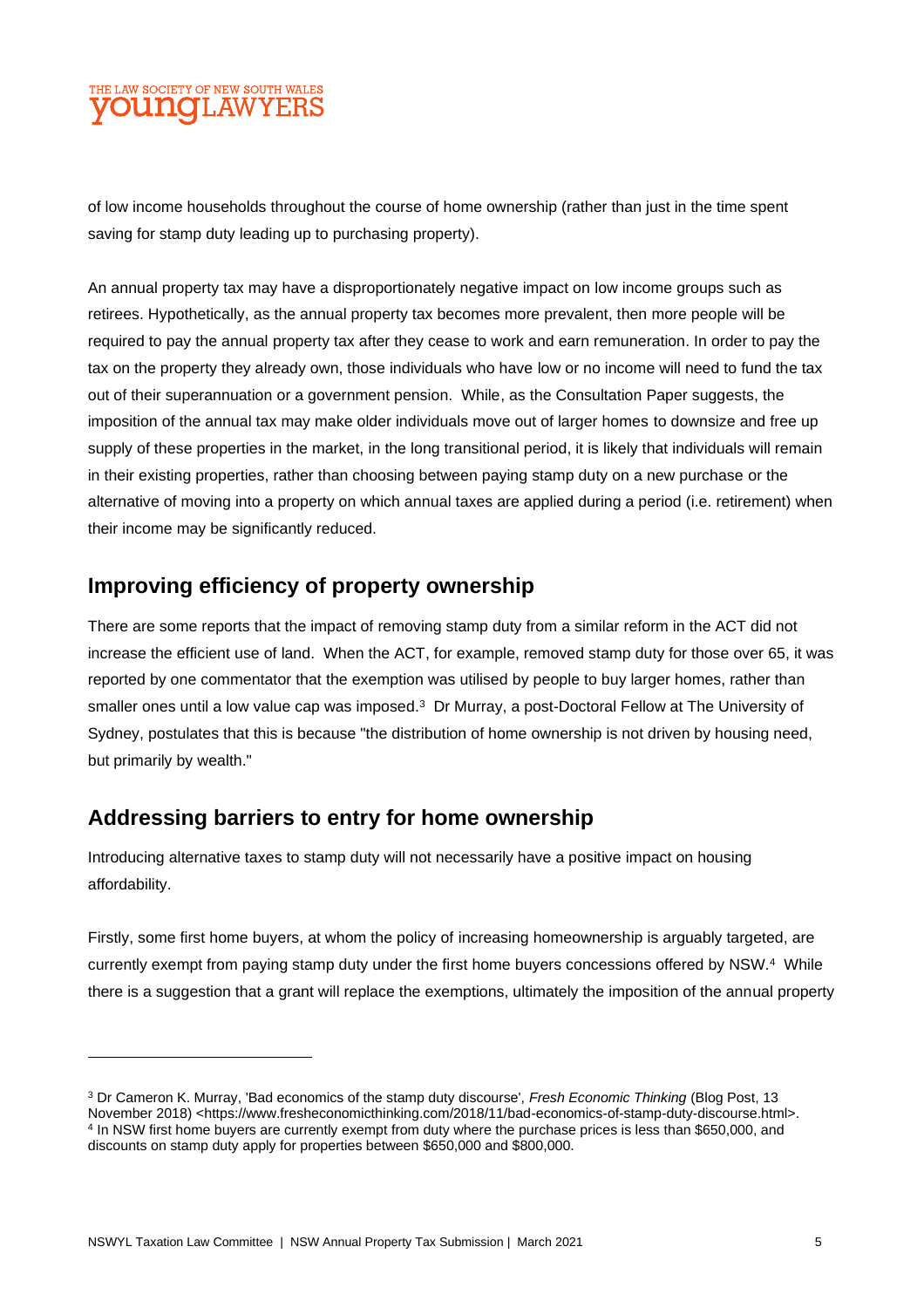tax will mean that the same homebuyers who could increase homeownership will be pulled into the tax net, rather than being exempt from it.

Secondly, removing stamp duty in favour of the annual property tax may in fact have the effect of increasing property prices in the short term and while prospective homebuyers may consider the long-term impact of paying annual property taxes, in the immediate term as stamp duty was a potential cost calculated into the price of properties, the removal of such a cost would increase their purchasing power.

# **Question 2 – The annual property tax would be based on the unimproved land value, much like the way council rates are currently calculated – what do you think of this approach?**

This Committee does not agree that the annual property tax should be introduced for the reasons outlined throughout these responses.

### **Application of unimproved land value**

In the event the annual property tax was introduced, the Committee's position is that the tax should be levied on land value, otherwise referred to as "unimproved land value", rather than market value for the below three key reasons.

For completeness, we note that the Consultation Paper appears to use the terms "land value" and "unimproved land value" interchangeably. The term "land value" as defined in the *Valuation of Land Act 1916*  (NSW) has been used below in order to achieve consistency with the legislation. However, the Committee would support inserting a new definition in that Act for "unimproved land value" for the reason that doing so would achieve the fairest outcome for land owners.

1. Land value is an established concept. The *Valuation of Land Act 1916* (NSW) at section 6A(1) defines "land value" as "*the capital sum which the fee-simple of the land might be expected to realise if offered for sale on such reasonable terms and conditions as a bona-fide seller would require, assuming that the improvements, if any, thereon or appertaining thereto, other than land improvements, and made or acquired by the owner or the owner's predecessor in title had not been made.*" There are commonly accepted valuation methodologies used to calculate the price that the "bona-fide seller would require".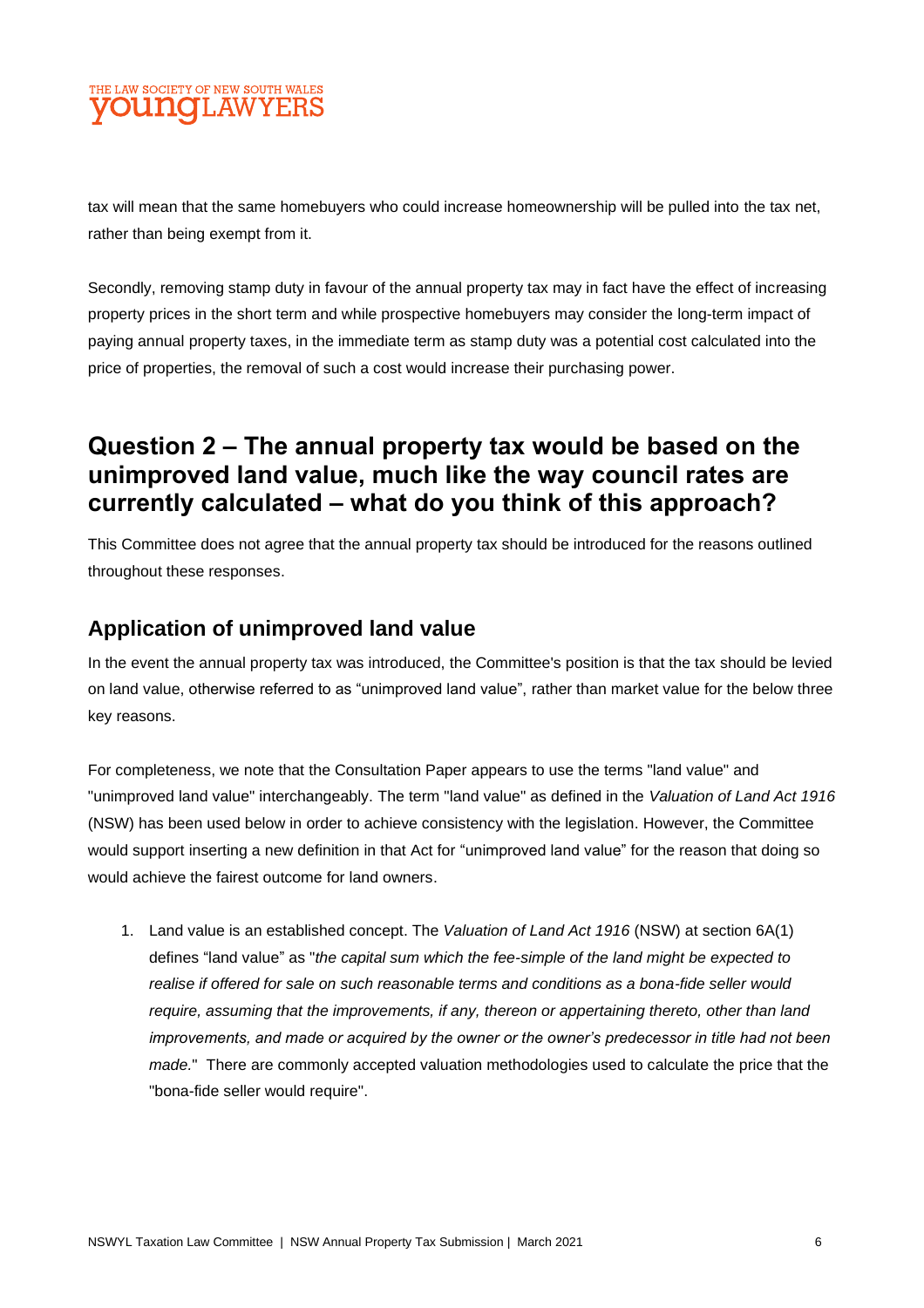The primary difference between land value and unimproved land value is that the land value includes any service improvements to the land (including water sewerage services, drainage, clearing and removal of stones), whereas the unimproved land value excludes the value of the services to the land.<sup>5</sup>

- 2. The land value of over 2.6 million parcels of land is calculated by the NSW Valuer General as at 1 July each year.<sup>6</sup> The calculation of market value would likely require additional resources and funding, and would arguably be a more labour-intensive process than the use of mass valuations, as is the current policy of the Valuer General (see comments below). As information on the land values is readily available and calculated under an existing framework, it would be reasonable for this metric to be used in the calculation of the annual property tax. The use of a widely accepted land value, and one which is already calculated annually, would greatly simplify the administrative burden of any transition to the annual property tax.
- 3. It would be unreasonable to impose the tax based on market value of properties. As is highlighted by the Consultation Paper, the use of market values would require consideration of the value of any buildings, structures and improvements on the parcel of land. Not only would this deviate from existing practices, as above, it would also be a disincentive to development and improvements on existing parcels of land. The use of market valuations would be against the policy proposed in the Consultation Paper to ensure that land is used in the most efficient way and, further, to ensure that barriers to home ownership are reduced.

### **Issues with using land value**

While the metric of land values may be appropriate in circumstances where an annual property tax was imposed, it may be subject to volatility and create uncertainty both for households planning for annual expenditure and for the state government in planning expected collections. Any assessment of the value of land made on the basis of mass valuation methods, as is the methodology applied by the NSW Valuer General for both single residential land<sup>7</sup> and high-density residential land,<sup>8</sup> may be inaccurate to the actual underlying value of the parcel of land, and simultaneously may also be subject to movement where the

<sup>5</sup> Vince Mangioni, 'Transparency in the valuation of land for land tax purposes in New South Wales' (2011) 9(2) *eJournal of Tax Research* 140, 144.

<sup>&</sup>lt;sup>6</sup> NSW Valuer General, Land Values[, https://www.valuergeneral.nsw.gov.au/land\\_values.](https://www.valuergeneral.nsw.gov.au/land_values)

<sup>7</sup> 'Valuer General's Policy - Valuation of single residential land', *NSW Valuer General* (Web Page, June 2019)

<sup>&</sup>lt;https://www.valuergeneral.nsw.gov.au/ data/assets/pdf\_file/0004/198625/Valuation\_of\_single\_residential\_land\_policy. [pdf>](https://www.valuergeneral.nsw.gov.au/__data/assets/pdf_file/0004/198625/Valuation_of_single_residential_land_policy.pdf).

<sup>&</sup>lt;sup>8</sup> Ibid.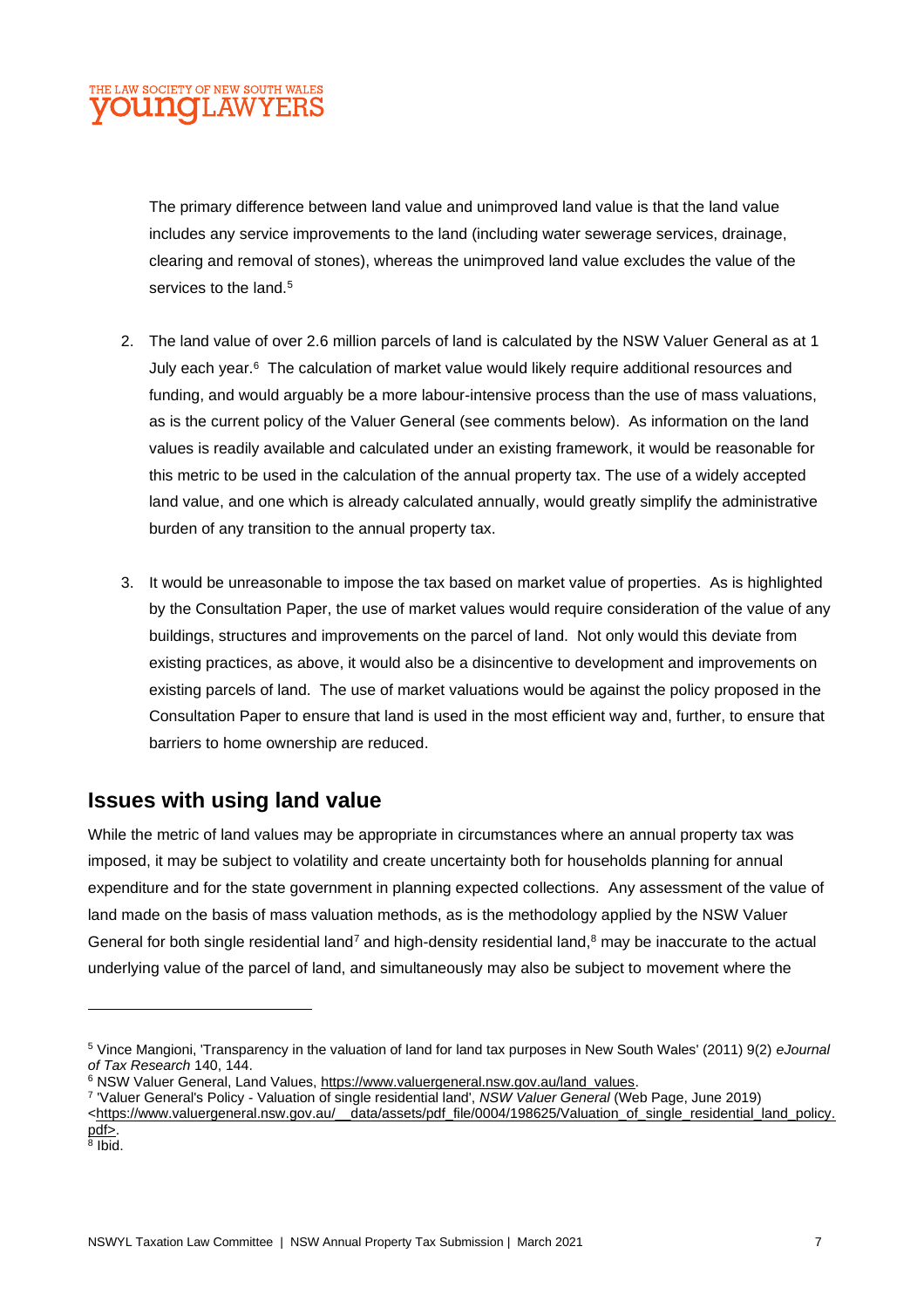surrounding areas undergo significant changes or improvements. Homeowners may find themselves subject to increasing annual property tax costs simply as a function of the changing profile of the area where the property is located. If the increase in land values is significant, homeowners, through no action of their own, would be subject to increasing annual property taxes due to development which they did not foresee. Low income homeowners may move from these areas which could entrench existing economic inequalities between suburbs.

It is preferable to retain the current stamp duty regime where, in most circumstances, tax is levied on an actual transaction where market participants have agreed to the value of the property and have accordingly had the opportunity to budget for that cost.

# **Question 3 – Do you agree that it would be attractive to be able to choose an annual property tax rather than paying a large lump-sum stamp duty on a purchase and, for investors, the current annual land tax?**

The Committee does not consider that it would be attractive for purchasers to choose an annual property tax over the payment of a lump sum stamp duty on the purchase of a property. The proposed measure creates ongoing tax costs for purchasers. The stamp duty regime, on the other hand, allows purchasers to budget accordingly upfront.

### **Annual Property Tax not an attractive option for purchasers**

#### **No long-term benefit to purchasers**

In the long run the taxes paid as annual property tax would eventually surpass any stamp duty on the purchase of the property. There is a likely chance that the annual property tax will become a burden for purchasers and create cash-flow problems. Media sources indicate the break-even point in some areas is at around 12 years,<sup>9</sup> after which the NSW Government will in fact be 'better off'.

<sup>9</sup> Duncan Hughes, 'Property punters score NSW tax win', *Australian Financial Review* (online, 21 November 2020), *<*https://www.afr.com/wealth/personal-finance/property-punters-score-nsw-tax-win-20201119-p56g64>, accessed 8 March 2021.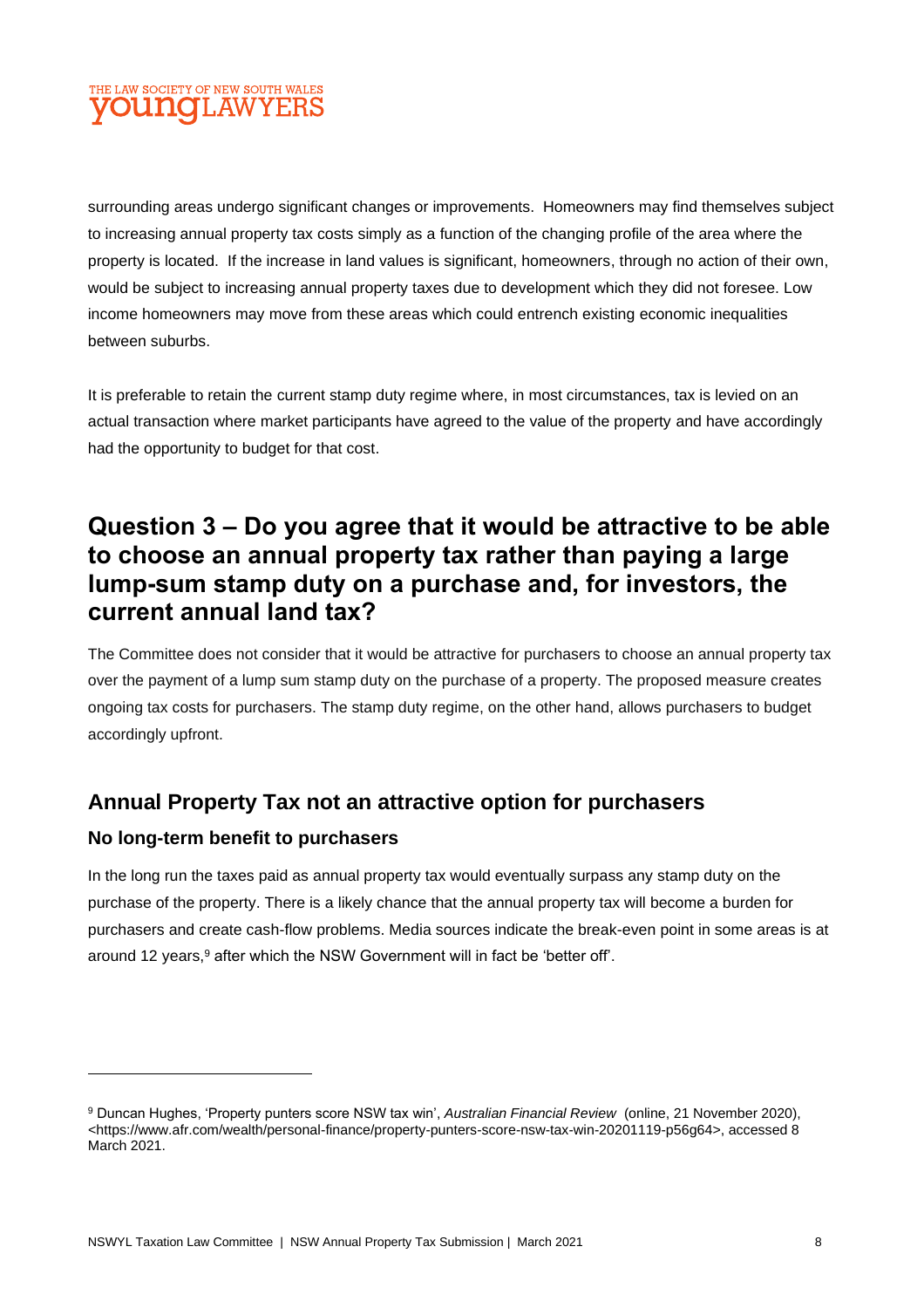#### *Illustrative example*

To better explain the concept of the break-even point, the table below compares costs involved in stamp duty versus annual property tax in an owner occupier scenario:

| Property type  | <b>Market</b> | <b>Stamp Duty</b> | Unimproved | <b>Annual Property Tax</b> | <b>Break-even</b>     |
|----------------|---------------|-------------------|------------|----------------------------|-----------------------|
|                | value         |                   | land value |                            |                       |
| Unit in Sydney | \$1M          | \$40,335          | \$291,100  | $$500 + 0.3\%$ *           | $$40,335/\$1373.50 =$ |
| <b>CBD</b>     |               |                   |            | $(\$291,100) = \$1373.30$  | Approx. 29 Years 3    |
|                |               |                   |            |                            | months                |
| Land in North  | \$629,000     | \$23,640          | \$453,000  | $$500 + 0.3\%$ *           | $$23,640/\$1859 =$    |
| West region    |               |                   |            | $(\$453,000) = \$1859$     | Approx. 12 years 7    |
|                |               |                   |            |                            | months                |

It is evident from the table above that in the case of a unit in the Sydney CBD, any annual property tax paid after 29 years and 3 months would be in excess of the stamp duty otherwise would have been payable at the time of purchase. In contrast, in case of a land purchase in North West region any annual property tax paid after 12 years and 7 months would exceed the stamp duty payable.

#### **Indexation issue**

Another important factor to consider with respect to annual property tax is 'indexation'. Indexation "*is all about keeping pace with inflation.*" 10

#### *Illustrative example*

In determining the unimproved land value every year, the Valuer General takes into consideration the indexation factor. <sup>11</sup> The indexation factor for the 2021 land tax year is determined at 3.183%. <sup>12</sup> Taking into consideration the indexation factor in the above example, the annual property tax to be paid for the year 2021 is calculated as:

<sup>10</sup> *The Economist, Meaning of indexation < https://www.economist.com/economics-a-to-z/i#node-21529862>* 

<sup>11</sup> *Section 62TBB (3) of the Land Tax Management Act 1956 (NSW).*

<sup>12</sup> *Government Gazette of NSW, No 260 of 09/10/2020, n2020-4212.*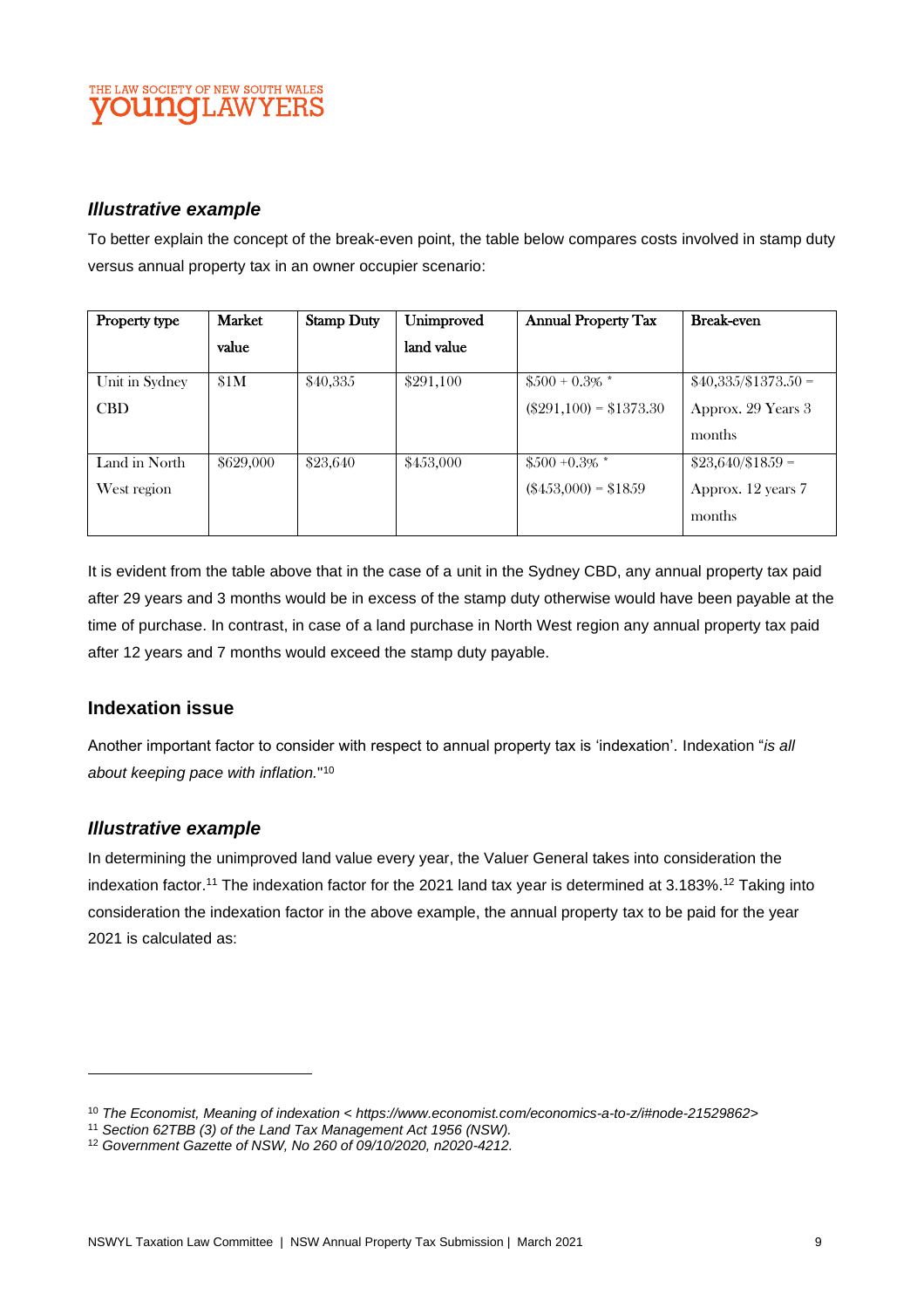| Property   | Market   | Stamp    | Unimprov  | Annual          | <b>Breakeven</b> | Unimproved    | <b>Annual Property</b> | <b>Breakeven</b> |
|------------|----------|----------|-----------|-----------------|------------------|---------------|------------------------|------------------|
| type       | value    | Duty     | ed land   | <b>Property</b> |                  | land value in | Tax                    |                  |
|            |          |          | value in  | Tax             |                  | 2021          |                        |                  |
|            |          |          | 2020      |                 |                  |               |                        |                  |
| Unit in    | \$1M     | \$40,335 | \$291,100 | $$500 + 0.3\%$  | \$40,335/        | \$300,365.71  | $$500 + 0.3\%$ *       | \$40,335/\$14    |
| Sydney     |          |          |           | $*$ (\$291,100) | $$1373.50 =$     |               | $(\$300,365.71) =$     | $01.09 =$        |
| <b>CBD</b> |          |          |           | $=$ \$1373.30   | Approx. 29       |               | \$1401.09              | Approx. 28       |
|            |          |          |           |                 | Years 3          |               |                        | Years 7          |
|            |          |          |           |                 | months           |               |                        | months           |
| Land in    | \$629,00 | \$23,640 | \$453,000 | $$500 + 0.3\%$  | \$23,640/\$18    | \$467,418.99  | $$500 + 0.3\%$ *       | \$23,640/\$18    |
| North      | $\theta$ |          |           | $*$ (\$453,000) | $.59 =$          |               | $(\$467,418.99) =$     | $.59 =$          |
| West       |          |          |           | $=$ \$1859      | Approx. 12       |               | \$1902.25              | Approx. 12       |
| region     |          |          |           |                 | years 7          |               |                        | years $4$        |
|            |          |          |           |                 | months           |               |                        | months           |

As evidenced in this example, as the annual property tax to be paid by the owner occupier increases through the indexation of the unimproved land value, the breakeven period becomes shorter. As such, as unimproved land values are indexed upwards, the period for the homeowner to breakeven between the original stamp duty cost and the annual property tax payments decreases. The NSW Government may in fact, become "better off" far sooner than anticipated in the published examples. Even if indexation was not applied, land values have tended to have an upward trajectory year-on-year, further increasing the annual property tax, and reducing the time where the homebuyer is better off under an annual property tax model.

The false saving measures offered up by not paying stamp duty and rather paying the new annual property tax every year thereafter means those who choose the annual property tax option in purchasing homes for the long-term will be out of pocket in the long run. For those homebuyers who chose the annual property tax because of their inability to afford the upfront stamp duty may be surprised to find the long-term costs of property taxes going far beyond the initial outlay under the current model.

#### **Proposed broadening of the tax net is not supported**

Further, the annual property tax broadens the tax net to including non-investment properties (i.e. owneroccupiers) which are currently not subject to land tax. At present, land tax is payable on all investment properties which cross the land value threshold of \$755,000 for the year 2021.<sup>13</sup> At present, all owner-

<sup>13</sup> Revenue NSW, *Taxes, duties, levies and royalties* [<https://www.revenue.nsw.gov.au/taxes-duties-levies](https://www.revenue.nsw.gov.au/taxes-duties-levies-royalties/land-tax)[royalties/land-tax>](https://www.revenue.nsw.gov.au/taxes-duties-levies-royalties/land-tax), accessed 8 March 2021.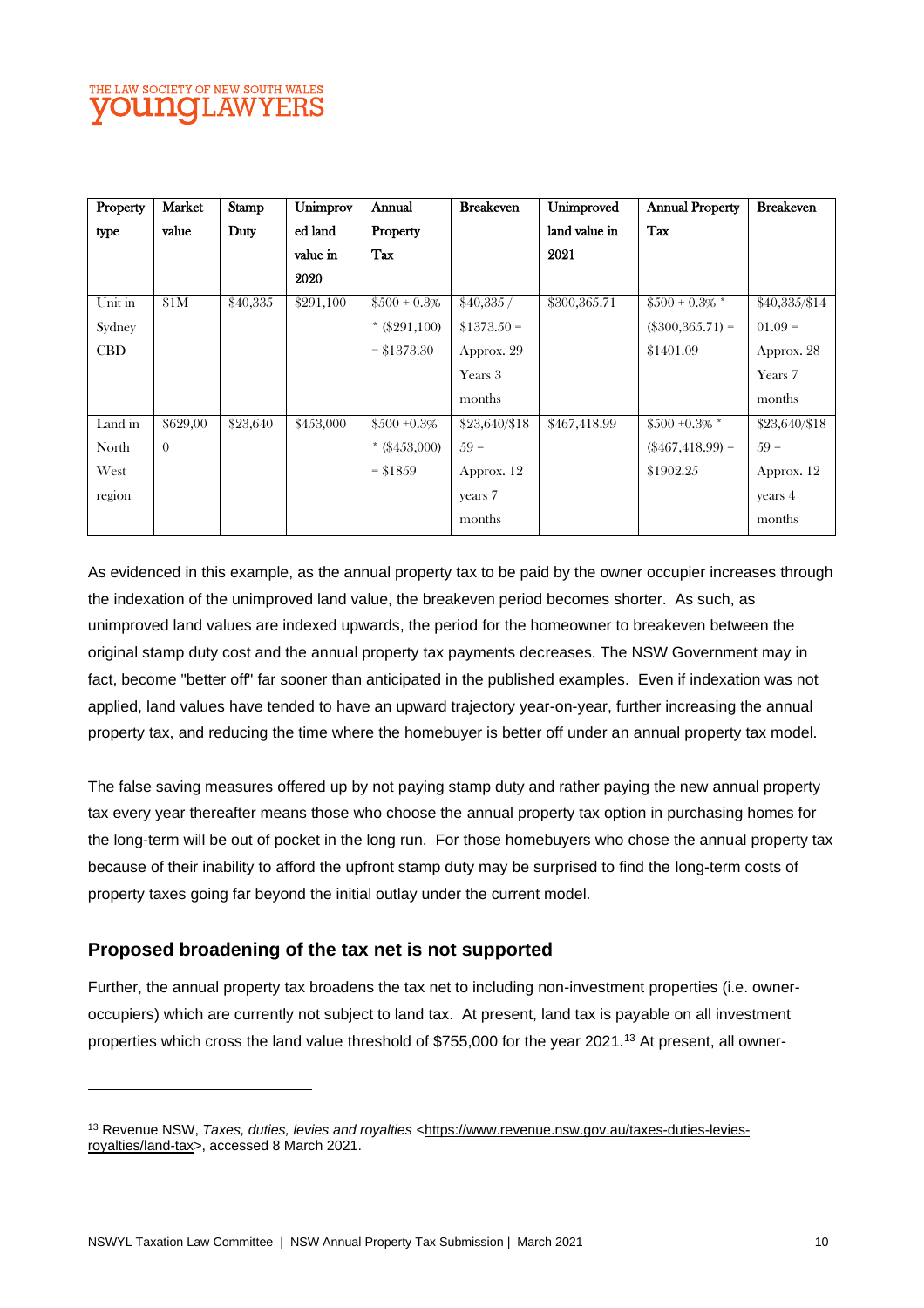occupied properties are exempted from land tax if the property is their principal place of residence. However, if the annual property tax is introduced, it seeks to bring owner-occupied properties into the ambit of the annual property tax at a lower rate. The Committee disagrees with the proposed inclusion of owner-occupied properties in the annual property tax.

#### **Adverse impact on vulnerable and disadvantaged members of the community**

The Committee recognises that the imposition of the property tax on all properties could have negative effects on sectors of the Australian community. In particular, the Committee is concerned that the introduction of the property tax could, in practice, force surviving elderly low income spouses to sell after the death of their spouse due to the ongoing costs associated with the annual tax. As this is effectively a forced downsize, the proposal would require those elderly persons to make decisions which may not effectively represent their lifestyle choices or needs. This is not aligned with the policy intent of the proposed reform to empower individual choices of people when buying property to reflect their needs and lifestyle, and runs counter to the policy-driven concessions for inherited dwellings (that is, dwellings inherited when a spouse passes away) provided for in the capital gains tax regime.

### **Question 4 – Is an opt-in and gradual approach the best way of ensuring a fair transition to the property tax?**

### **Opt-in and gradual transition is not appropriate**

The proposal in the Consultation Paper allows the future property purchasers to choose between stamp duty and annual property tax. If the property being purchased is a residential investment property or a commercial property, the property tax would replace any applicable land tax as well as stamp duty. However, this is a long-term reform and transition may take many years.<sup>14</sup>

The Consultation Paper specifies that taxpayers would choose to pay stamp duty if they plan to buy their 'forever homes' and intend to live in for decades and people who prefer to move frequently might opt for annual property tax. Firstly, in many circumstances it will be difficult for purchasers to predict whether taxpayers in fact intend to settle in a property for a long period of time or plan to move out in the near future. The recent COVID-19 pandemic has brought to light that circumstances and situations can change quickly in

<sup>14</sup> John Kehoe, 'Our worst tax – opt-in stamp duty in tax overhaul', *Australian Financial Review* (online, 1 July 2020) <https://www.afr.com/policy/tax-and-super/our-worst-tax-opt-in-stamp-duty-in-tax-overhaul-20200531-p54y1n>, accessed 8 March 2021.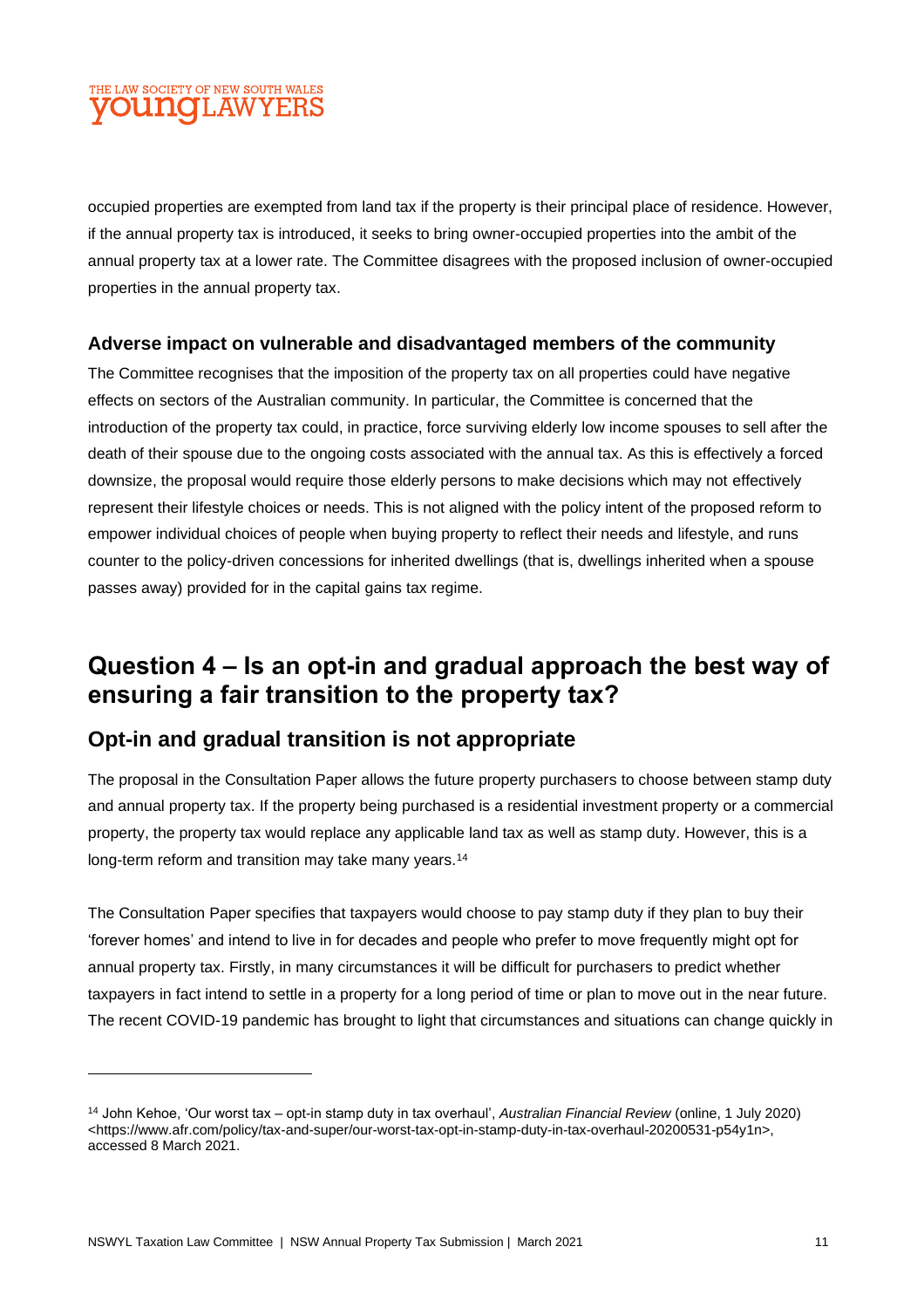a way that is beyond anyone's control. Providing flexibility to choose between stamp duty or an annual property tax, where the latter has the potential to be detrimental to home buyers in the long run, potentially defeats the purpose of attracting young Australians to enter the property market.

Secondly, media reports suggest that the voluntary opt-in as proposed by the NSW Government may ultimately not work to transition the entire property market into the annual property tax and this would "postpone the benefits of moving to a system in which tax doesn't distort the use of land". <sup>15</sup> In comparison in 2012-13, the ACT began a 20-year transition to remove stamp duty by the winding back of stamp duty and insurance duty for everyone and replacing those by increases to general rates on land.<sup>16</sup>

### **Two-tier system creates structural inequity**

Furthermore, under the current proposal, once a purchaser of a property has opted-in to the annual property tax, that property would remain subject to the property tax for all subsequent future buyers of that property. There is a concern that this will create a two-tier system in property taxes in New South Wales, with land subject to the annual property tax being viewed as a less lucrative long term investment than land which is subject to stamp duty.

The Committee however acknowledges that existing property owners should not be subject to the annual property tax given that when they acquired their property the tax was not in contemplation.

If existing property owners were forced to transition to the proposed new system, the NSW Government should provide a full credit to all existing property owners to account for the stamp duty already paid to prevent double taxation before the owner has disposed of the property.<sup>17</sup> This would result in costs to implement the measure, which do not appear to have been factored into the Consultation Paper. The flow-on impacts on the capital gains tax treatment on disposal would then also need to be considered.

The Committee submits that there would be substantial difficulties associated with transitioning to an annual property tax.

<sup>15</sup> Axing stamp duty is a great idea, but NSW is going about it the wrong way (web page dated 26 November 2020) <https://theconversation.com/axing-stamp-duty-is-a-great-idea-but-nsw-is-going-about-it-the-wrong-way-150629>.  $16$  Ibid.

<sup>&</sup>lt;sup>17</sup> See, eg, Ibid.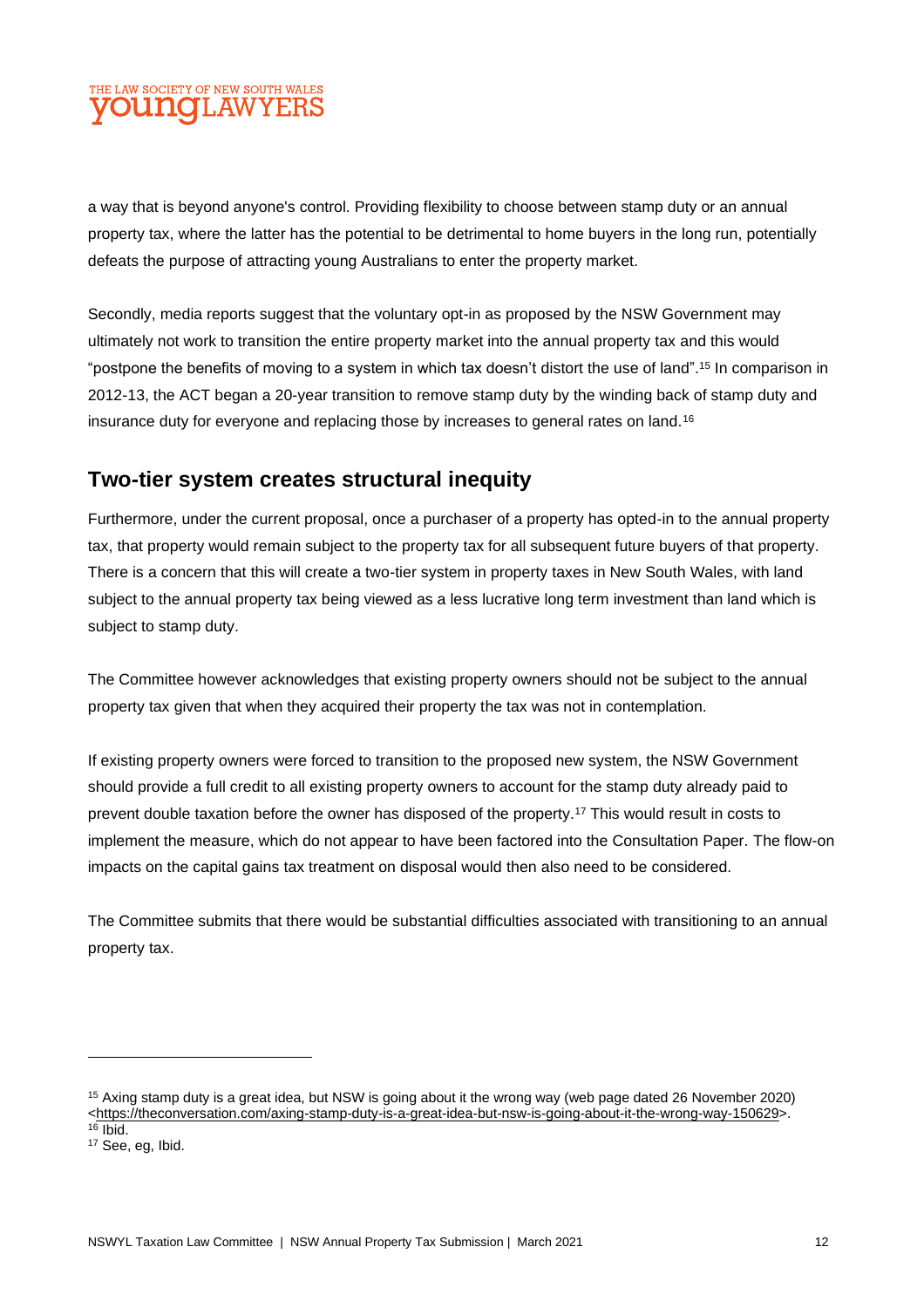# **Question 5 – Would you delay a home purchase if it meant you could opt-in to the property tax? Should there be a limited window for retrospective opt-in to the property tax, after it commences?**

The Committee is unable to comment on whether home purchases would be delayed if purchasers could opt-in to the annual property tax.

### **No retrospective opt-in**

However, if the annual property tax were to be introduced, the Committee does not recommend that a retrospective opt-in option should apply. Allowing retrospective opt-in would be inefficient and would result in a large outflow for government, in addition to the anticipated \$11 billion loss in revenue in the first four years.<sup>18</sup> Retrospective opt-in to the property tax may lead to administrative burdens, since it requires any duty paid by a purchaser to be refunded.

The potential loss in state revenue in the early period of a transitional to an annual property tax would be at a time when the state has a significant deficit, and the ongoing costs of the pandemic are not yet certain.

Assuming the annual property tax and retrospective opt-in window were in fact introduced, the length of the retrospective opt-in period should be short, certainly less than a twelve-month period, to address the risk that some buyers would delay opting-in with a mind to getting a refund on stamp duty paid and limiting the number of annual property tax payments they need to make.

# **Question 6 – Should there be different property tax rates for residential owner-occupied properties, residential investment properties, farmland and commercial properties?**

**Separate rates are necessary for owner-occupiers and primary production land, but increase complexity and create market distortions**

The Committee does not agree that the annual property tax should be introduced.

<sup>18</sup> New South Wales Treasury, *Buying in NSW, Building a Future* (Consultation Paper, November 2020) 18.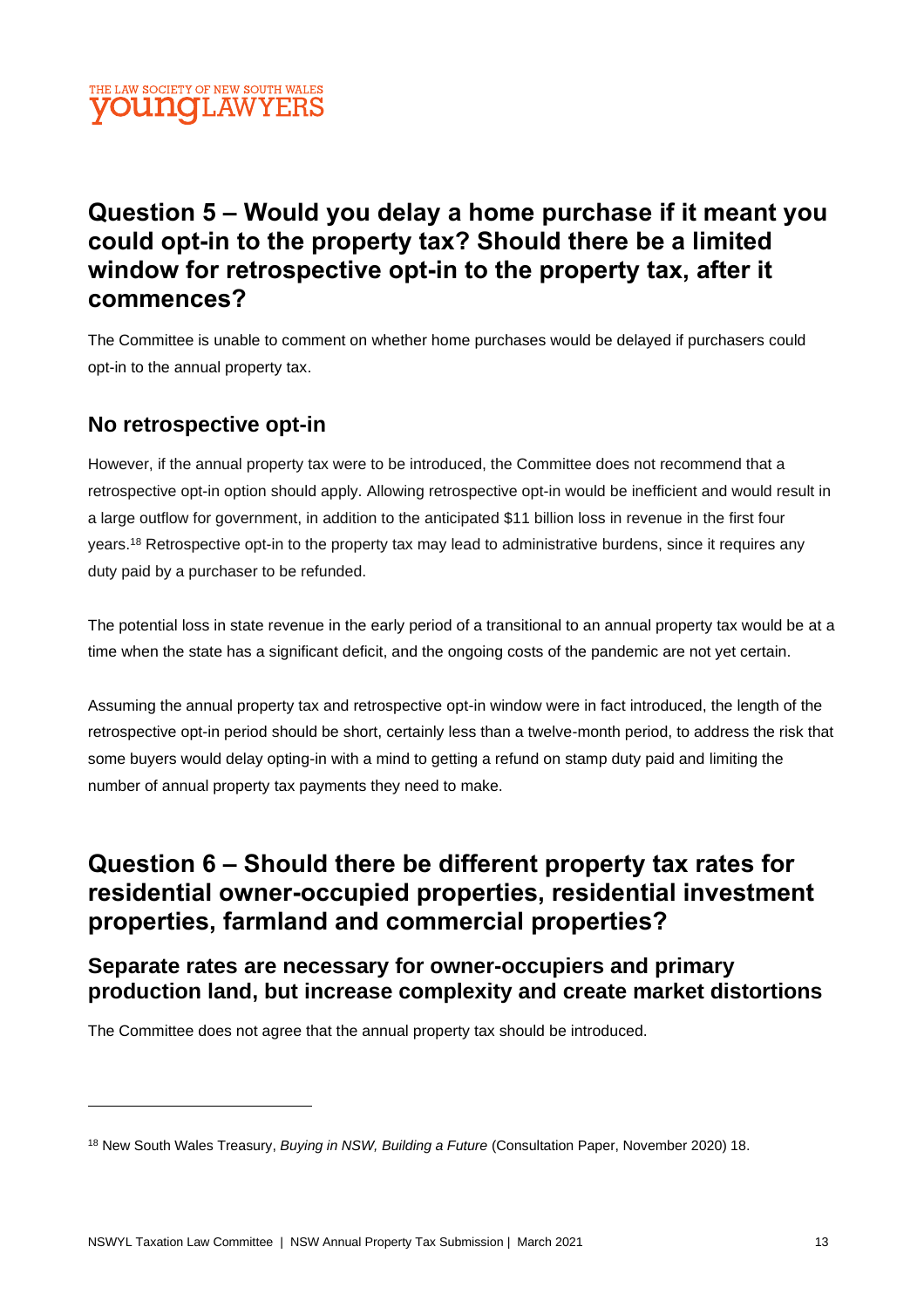Stamp duty schedules differ according to whether housing is purchased as a principal residence or rental investment.<sup>19</sup> Annual property taxes would subject landlords to ongoing tax treatment which would arguably be passed on to renters.<sup>20</sup>

An annual property tax could distort the allocation of land between alternative uses if not applied broadly. A property tax that is uniformly applied 'avoids the distortionary effects resulting from the current non-tenure neutral provisions, and leaves tenants unaffected'.<sup>21</sup>

In developments, using differential rates could cause added unnecessary complexity in determining the applicable property tax rates in the case of mixed-use developments. The proposal has also not addressed the interaction of the "opt-in" scheme with zoning laws. Differential treatment of land could cause unnecessary costs where land which has been 'opted-in' to the property tax has its zoning, use or title description changed under the law.

For the reasons discussed above, residential investment properties and commercial properties should not have a different treatment applied. However, the Committee considers that the economic and wellbeing interests of NSW should see farmland (primary production land) properties receive concessional treatment and residential owner-occupied property should not be subject to the annual property tax.

The imposition of an annual property tax would significantly burden farming businesses with a 'disproportionate cost to the business applied annually, irrespective of turnover in a sector subject to the vagaries of weather and markets',<sup>22</sup> especially in the wake of the devastation of the 2019 bushfires, recent drought, challenges presented by the pandemic and the lack of seasonal workers. The Committee notes that NSW Farmers do not support the stamp duty reform to an annual property tax.<sup>23</sup> Similarly, owner-occupied residential properties are currently subject to exemptions from land tax and the Committee supports ongoing carve-outs for this type of property in the event that an annual property tax is introduced.

<sup>19</sup> Gavin Wood, Rachel Ong and Ian Winter, 'Stamp duties, land tax and housing affordability: the case for reform' (2012) 27(2) *Australian Tax Forum* 331, 333.

<sup>20</sup> Wood, above n 24, 338.

<sup>21</sup> Ibid 337.

<sup>&</sup>lt;sup>22</sup> Robert Harley, 'Stamp duty choice is seductively simple – or is it?' Australian Financial Review (online, 26 November 2020) <https://www.afr.com/property/residential/stamp-duty-choice-is-seductively-simple-or-is-it-20201125-p56hse>, accessed 8 March 2021.

<sup>23</sup> Ibid.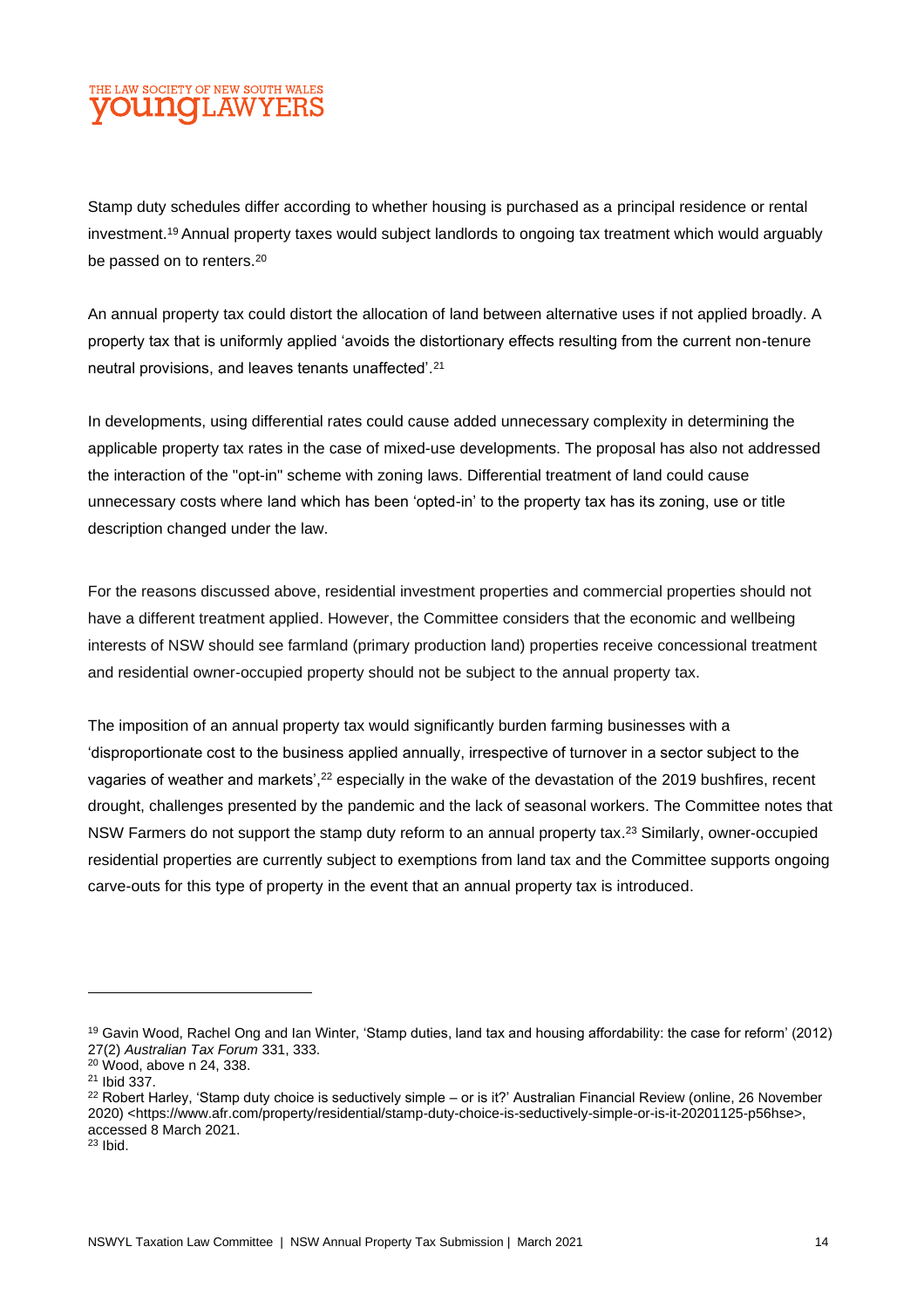

# **Question 7 – Given this tax reform is an investment into our future, do you think it is worth the cost?**

The Committee is of the view that, while the Committee is not in a position to comment on this question in a legal sense, as a practical matter this tax reform is not worth its cost.

Whilst it is true 'house prices and rents have increased ahead of average earnings over the last 25 years tipping more households into housing affordability crisis',<sup>24</sup> replacing stamp duty with an annual property tax is not the way to address this crisis, with potential to worsen affordability and housing equality. This fact was acknowledged by the Henry Review, which contended that 'policy changes outside the tax and transfer systems will be necessary to better match aggregate housing supply and demand if overall housing price pressures are to be alleviated.'<sup>25</sup> In fact, it is possible that abolishing stamp duty would lead to higher property prices, with the incidence of the tax falling on sellers.<sup>26</sup>

Stamp duties are an important source of revenue for the state government, with stamp duty and land tax accounting for 36% of NSW tax revenue.<sup>27</sup> The Committee has concerns about transitional arrangements and their impact on government revenue and debt, as well as the potential financial stress on taxpayers and homeowners with low or fixed incomes and especially asset-rich, income-poor households and retirees, as similarly expressed in a tax reform discussion paper by the South Australian Government.<sup>28</sup>

Stamp duties were introduced as a progressive tax playing an important redistributive role.<sup>29</sup> Duties levied on the sale of residential property like stamp duty are designed to reflect the discounted present value of the consumption of housing services over the life of the house.<sup>30</sup> The OECD considered this taxation to satisfy horizontal equity, neutrality and feasibility criteria.<sup>31</sup> Although higher income households pay more for housing, demand has been seen to become income inelastic with the effect that duties could be regressive.<sup>32</sup> Despite this, an annual property tax with differential rates applied doesn't address this inelasticity and

<sup>24</sup> Wood, above n 25, 331.

<sup>25</sup> *Australia's Future Tax System Review: Overview* (Final Report, 2 May 2010) xxiii.

<sup>26</sup> *Australia's Future Tax System Review: Detailed Analysis – Volume 2* (Final Report, 2010) 264 citing Andrew Leigh 'What evidence should social policymakers use?' (2009) 1 *Treasury Economic Roundup*.

<sup>27</sup> New South Wales Treasury, *Buying in NSW, Building a Future* (Consultation Paper, November 2020) 8.

<sup>&</sup>lt;sup>28</sup> Gavin Wood, above n 24, 336 citing Government of South Australia, 'State Tax Review' (Discussion Paper, 2015). <sup>29</sup> Wood, above n 25, 334.

<sup>30</sup> OECD, *Choosing a Broad Base – Low Rate Approach to Taxation* (OECD Tax Policy Studies No 19) 78 <

https://www.oecd.org/ctp/tax-policy/choosing-a-broad-base-low-rate-approach-to-taxation-9789264091320-en.htm>. <sup>31</sup> Ibid.

<sup>32</sup> Wood, above n 25, 334, citing Gavin Wood, 'Why Stamp Duties are an Increasing Financial Burden on Australian Home Buyers' (1994) 24(1) *Economic Analysis and Policy* 73.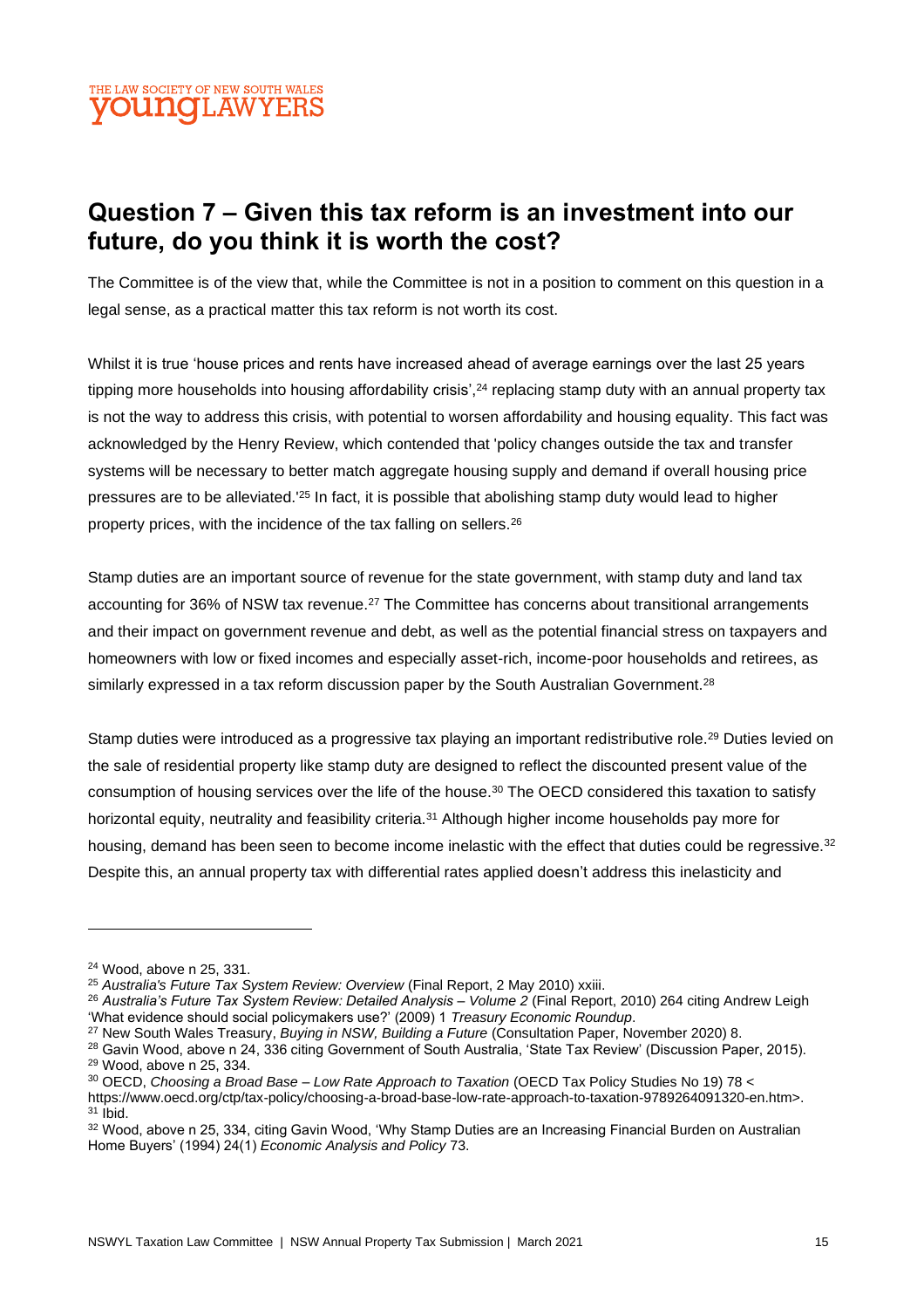

regressive effect of the tax. For this reason, the Committee opposes the introduction of an annual property tax as it doesn't appear that it will provide a benefit from a wealth redistributive perspective.

# **Question 8 – Should price thresholds be used to exclude people buying the most expensive properties from being able to choose the property tax?**

The Committee does not recommend that price thresholds be used to exclude people buying the most expensive properties from being able to choose to opt-in to the property tax, as this would be distortionary. The Committee has concerns that this measure, if introduced, would exacerbate the two-tier system created in the transitional period of the reforms.

The proposal makes no mention of the application of the scheme in the context of property development. If there are no adequate aggregation mechanisms, property developers may be able to avoid price thresholds which are intended to ensure that owners of valuable property pay stamp duty.<sup>33</sup>

The Committee considers that the annual property tax is an unnecessary measure as stamp duty already has the benefit of ensuring less expensive properties are subject to lower duties.

# **Question 9 – What arrangements should be made for residential and commercial tenants if their landlord chooses to pay the property tax?**

### **No varied arrangements for different types of tenants**

The Committee submits that no arrangements should be made for residential and commercial tenants. This is due to the fact that rental rates are determined by market forces and are subject to supply and demand. It is not a matter for the legislature to determine what arrangements exist between a landlord and tenant other than those that already exist.

<sup>33</sup> Cameron Steele, 'State taxes update: What you need to know about the proposed property tax for New South Wales', Dentons (Web page, 24 November 2020) [<https://www.dentons.com/en/insights/articles/2020/november/24/nsw-tax](https://www.dentons.com/en/insights/articles/2020/november/24/nsw-tax-reforms)[reforms>](https://www.dentons.com/en/insights/articles/2020/november/24/nsw-tax-reforms).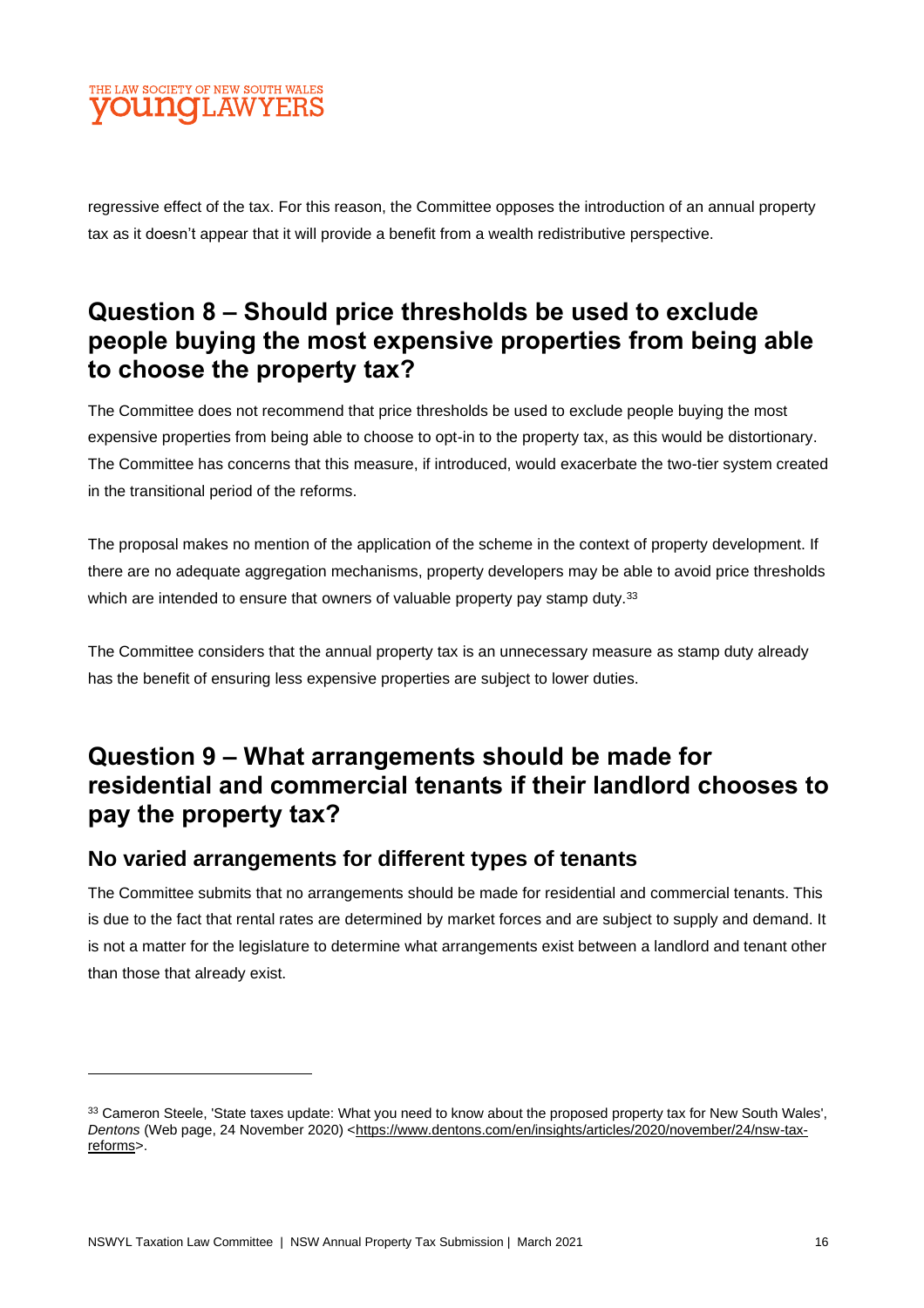The Committee acknowledges that, pursuant to section 40 of the *Residential Tenancies Act 2010* (NSW), landlords must pay all rates, taxes and charges payable under any Act. These charges cannot be passed on to the tenants and in the event that any annual property tax were to be introduced, it would likely be treated in the same manner. Ultimately, however, residential rents would continue to be dictated by market value, noting that landlords are likely to pass on the costs of the tax by increasing rents charged.<sup>34</sup>

The standard-form contracts for commercial and retail leases contain clauses that specify the outgoings tenants are expected to pay. It is not uncommon for commercial tenants to pay land tax; it follows that if the property tax were to be introduced, the incidence of the tax on commercial tenants would be similar. Section 22 of the *Retail Leases Act 1994* (NSW) governs the way in which outgoings are able to be recovered from a tenant in a retail shop.

Comparatively, when GST was introduced there was a prohibition on landlords recovering GST from commercial tenants unless the terms of the lease provided for that.

### **Risk of overregulation**

The foresight by the NSW Government to see a need to control market forces where landlords may pass annual land tax rates onto tenants shows the potential inequality that general property taxes places on society. Regardless of whether a property owner pays a lump-sum stamp duty tax or an annual land tax amount, both can equally be passed on to tenants of an investment property. The NSW Government does not regulate or seek to regulate current market rates on rental properties in relation to stamp duty. It is therefore submitted that no arrangements should be made in the event that rental rates go up due to the proposed property tax.

### **Suppression of investment incentives**

The proposed property tax is unlikely to benefit investors and will discourage investment. Recently, the government has recognised one way to encourage investment by offering tax incentives or reductions. An example of this initiative is the 'Build to Rent Scheme' which offers a reduction in land tax of 50% on eligible land.<sup>35</sup> However, such incentives are not viable as a long term solution and are generally limited in scope.

### **Risk of double taxation**

<sup>34</sup> Prafula Fernandez, 'Specific Implications of GST on Property Transactions' (2000) 2 *Legal Issues in Business* 21, 22. <sup>35</sup> Rachel O'Donnell, Michael Parker, Jim Koutsokostas, Kitty Vo and Katrina Reye, *NSW: Australia's 'build-to-rent' state* (20 October 2020) Hall & Wilcox [<https://hallandwilcox.com.au/thinking/nsw-australias-build-to-rent-state/>](https://hallandwilcox.com.au/thinking/nsw-australias-build-to-rent-state/).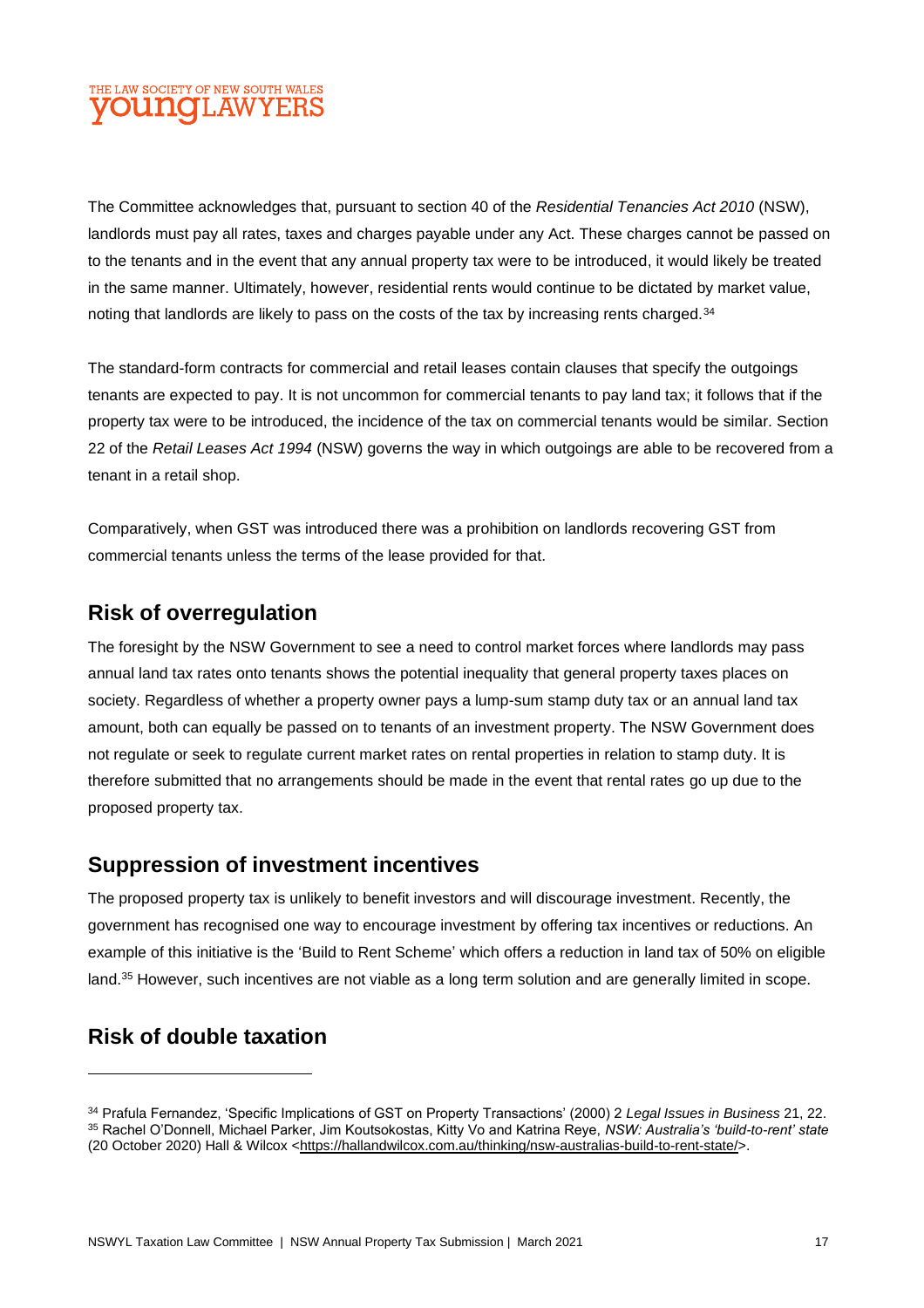The Consultation Paper does not suggest that the proposed annual property tax will apply to increase the cost base of the property (resulting in a lower capital gain upon the disposal of the property) in the same way that stamp duty forms part of the cost base and ultimately saves the taxpayer from incurring a 'double tax' on the property on disposal.

# **Question 10 – What should happen for people who have chosen the property tax, but then can't afford it?**

### **No concessional treatment beyond existing measures but need to consider impact on elderly Australians and on separated couples**

The Committee submits that if the annual property tax is introduced and if in particular it applies to residential owner occupied properties, there will be a significant need for hardship relief and this indicates that the annual property tax is not suitable. By contrast, a one-off payment of stamp duty ensures the purchaser is aware of their upfront costs and can budget accordingly.

The threshold to access to existing economic hardship measures is high and it is expected that any similar measures introduced in relation to the annual property tax will be insufficient. In order to be considered eligible for a concession on the grounds of economic hardship, there is a currently a restrictive process in which the ATO requires proof of: official eviction notice; pending disconnection of essential services; notice of impending legal action; overdue medical bills, bank notices, and repossession notices. These are extreme circumstances that would place extra pressure on families. The committee notes that there are very few mechanisms to apply for concessions through Revenue NSW. The process to have the land tax assessment reviewed is cumbersome and time consuming. The annual property tax should not be placing residents under such financial pressure. There is also a significant risk to owners of repossession of the home by a mortgagee as a failure to pay the property tax would equate to a fundamental breach of the loan / mortgage documents.

Australia's population is ageing. The older members of society are more likely to be asset rich or have access to savings as opposed to a disposable income. Stamp duty is a fairer way for them to ensure they can meet the required payment as opposed to an ongoing tax. The Committee does not support the introduction of the property tax but *if* it were introduced there would need to be mandated concessions for certain groups. For example, many local councils offer a reduced rate for those on the aged pension.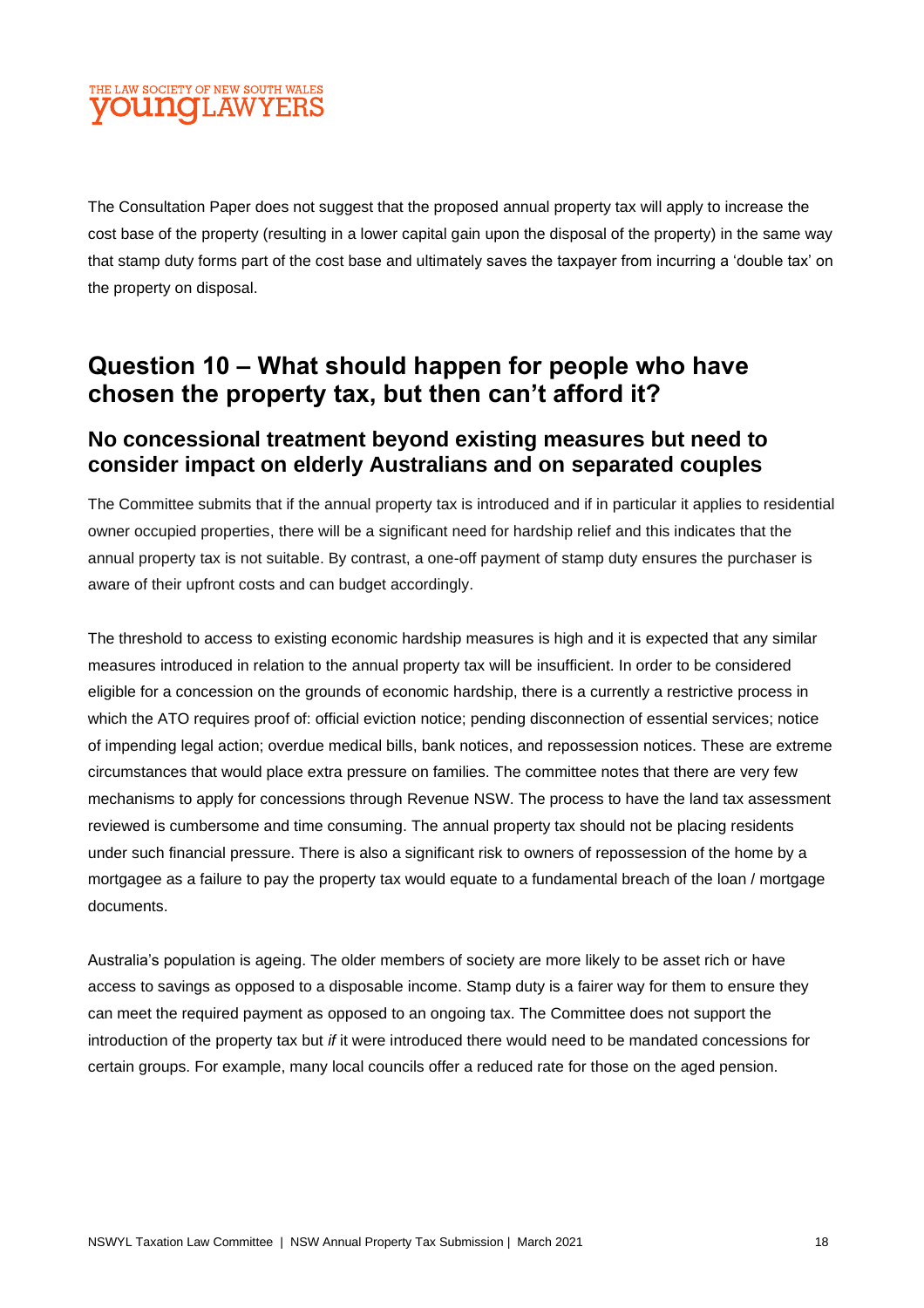Another situation where stamp duty provides more certainty are those circumstances where current exemptions apply. Two of the main examples are property that passes to a beneficiary pursuant to the terms of a will, and transferring the property to one spouse following a family law property division. It is perhaps less likely in either of these circumstances the person receiving the benefit of the property has established or planned for the longer term affordability of the annual property tax.

### **One-off stamp duty payment encourages fiscal responsibility**

Stamp duty provides surety to the property owner, it is based on the improved value of a property, can be calculated and provided for by loaned funds if required. The proposed property tax does not account for the vicissitudes of life, inflation or market volatility, and would require people to move if their circumstances changed and they could no longer afford the annual tax.

The level of tax one is required to pay should be based on one's resources and ability to pay. There will be an inequity for non-income producing properties where a tax is introduced that is not based on one's income or ability to pay.

# **Question 11 – What is the best way of ensuring that the property tax remains affordable for taxpayers, while generating the same amount of long-run revenue as stamp duty and land tax?**

The Committee disagrees with the introduction of the proposed property tax changes. The NSW Government can already address the affordability issue by reducing stamp duty rates. The Committee further submits that there is no way of determining this question at the present time as the current modeling is inadequate and further information and modeling will be required before the balance of taxation revenue can be fully appreciated.

The annual property tax will initially not generate the same amount of revenue as stamp duty. If all buyers opt-in for the property tax there will be a loss of 95% from revenue that the government would have made from stamp duty in the same year.<sup>36</sup> It will be considerably less in the short term, with reports suggesting a deficit of 9 to 12 billion dollars in the first 5 years. Then as more properties transition over to the land tax, the

<sup>36</sup> John Freebairn, *Axing stamp duty is a great idea, but NSW is going about it the wrong way* (24 November 2020) The Conversation [<https://theconversation.com/axing-stamp-duty-is-a-great-idea-but-nsw-is-going-about-it-the-wrong-way-](https://theconversation.com/axing-stamp-duty-is-a-great-idea-but-nsw-is-going-about-it-the-wrong-way-150629)[150629>](https://theconversation.com/axing-stamp-duty-is-a-great-idea-but-nsw-is-going-about-it-the-wrong-way-150629).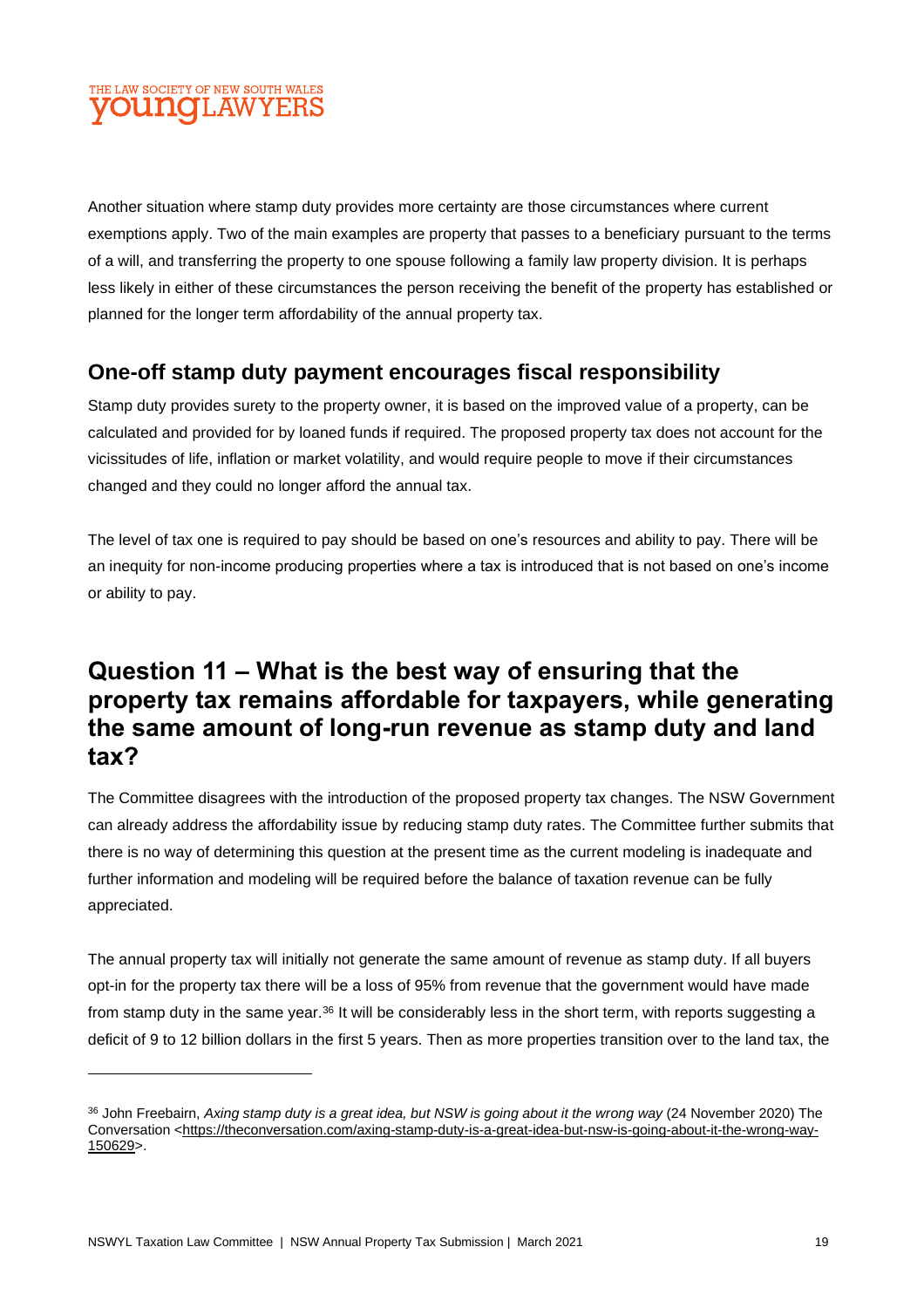expected revenue increase is estimated to double in the 50-year trajectory. Note that sources have stated that more economic modeling is required to understand the increase in revenue and at what point the revenue is set to benefit the government. References on these points are not persuasive as most commentators acknowledge the need for more modeling and more information as to the proposed changes.<sup>37</sup>

### **Question 12 – Is there a specific aspect of our proposed reform you would change to help make the proposal better?**

### **Recommendation 1 – phase out stamp duty, consider GST**

Given on one view that stamp duty operates as a duty on the sale of residential property designed to reflect the discounted present value of the consumption of housing services over the life of the home, <sup>38</sup> which is viewed favourably by the OECD,<sup>39</sup> there is a rationale for re-considering the GST consumption tax.

Recommendation 51 of the Henry Review noted that "the removal of stamp duty should be achieved through a switch to more efficient taxes, such as those levied on broad consumption or land bases". <sup>40</sup> The Henry Review identified that stamp duties could be reduced incrementally, including capping the maximum rate.<sup>41</sup> The Committee suggests that there should be consideration of how the GST can be used to create a more efficient tax system.

### **Recommendation 2 – Stamp duty payment by instalments**

The NSW Government could provide flexibility to taxpayers to make payments of stamp duty, for instance, as a lump sum, in 3 or 6 equal instalments or provide an option to pay it over a multi-year period subject to

<sup>37</sup> Brendan Rynne, Jodie Patron, *Economic Modelling of Property Tax Reform Options* (February 2016) KPMG report produced for NSW Business Chamber

<sup>(</sup>http://www.nswbusinesschamber.com.au/NSWBC/media/Policy/Thinking%20Business%20Reports/FINAL-NSWBC-NCOSS-Taking-on-Tax-Report.pdf) pg.16. (accessed on 28 February 2021). See also comments made by REINSW CEO Tim McKibbin in website material published on REINSW Website (18 November 2020), *REINSW: The unintended consequences of the NSW Government's Property Tax Reform*.

<sup>&</sup>lt;https://www.reinsw.com.au/Web/News/Media\_Releases/2020/11. November/REINSW\_The\_unintended\_consequence [s\\_of\\_the\\_NSW\\_Governments\\_Property\\_Tax\\_Reform.aspx>](https://www.reinsw.com.au/Web/News/Media_Releases/2020/11._November/REINSW_The_unintended_consequences_of_the_NSW_Governments_Property_Tax_Reform.aspx).

<sup>38</sup> OECD, *Choosing a Broad Base – Low Rate Approach to Taxation* (OECD Tax Policy Studies No 19) 78 <

https://www.oecd.org/ctp/tax-policy/choosing-a-broad-base-low-rate-approach-to-taxation-9789264091320-en.htm>. <sup>39</sup> Ibid.

<sup>40</sup> Commonwealth, *Australia's Future Tax System Review* (Final Report, 2010) 90.

<sup>41</sup> Commonwealth, *Australia's Future Tax System Review* (Final Report, 2010) 264.